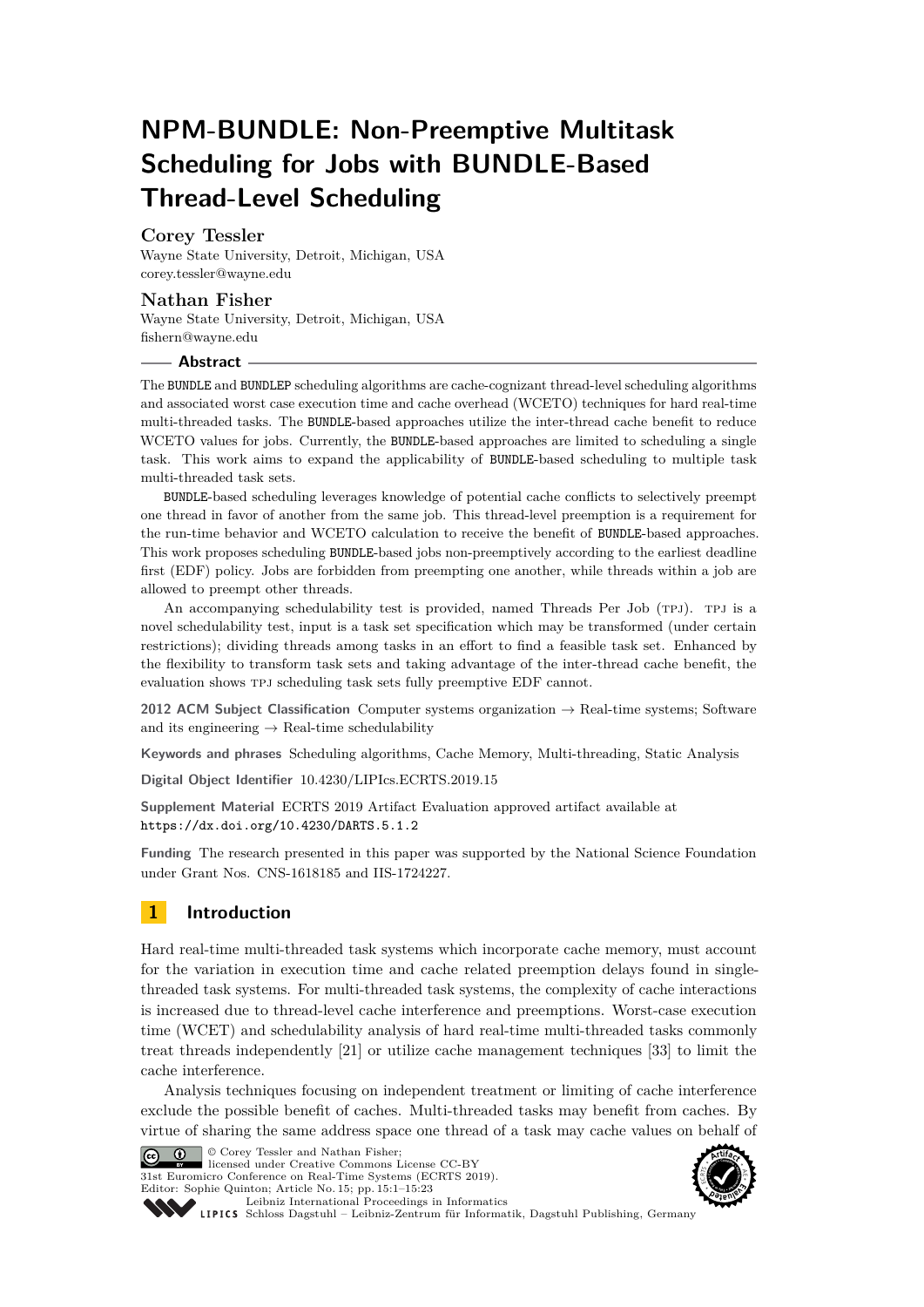#### **15:2 NPM-BUNDLE: Non-Preemptive Multitask BUNDLE**

another reducing the total execution time to complete both. This positive effect is referred to as the *inter-thread cache benefit* [\[26\]](#page-21-1).

Currently, only the BUNDLE [\[26\]](#page-21-1) and BUNDLEP [\[27\]](#page-22-2) analysis techniques and cache congnizant thread-level scheduling algorithms incorporate the inter-thread cache benefit into WCET and schedulability analysis. These BUNDLE-based approaches are currently limited to a single multi-threaded task. The primary focus of this work is to provide a scheduling algorithm and schedulability test for multi-threaded task sets with multiple tasks, where individual jobs utilize BUNDLE-based scheduling. As the first scheduling algorithm to incorporate BUNDLEbased thread-level scheduling, a non-preemptive algorithm was chosen to avoid necessary modifications to BUNDLE and BUNDLEP. Non-preemptive EDF was selected as the task-level scheduler, as the proposed schedulability test presented in Section [4](#page-6-0) is based upon Baruah's limited-preemption for EDF [\[6\]](#page-20-0) algorithm.

An additional consideration is made for alternative approaches and the unforeseen benefits to schedulability of thread-level schedulers of non-preemptive multi-threaded jobs. If the WCET of jobs can be expressed as a strictly increasing discrete concave function of the number of threads per job, the schedulability test developed for this work applies without modification to the BUNDLE-based approaches or non-preemptive EDF scheduling.

In the following sections, the key contributions are:

- **1.** A model of hard real-time multi-threaded tasks which is compatible with existing singlethreaded models, where tasks sets may be transformed through division of threads.
- 2. A schedulability test named Threads Per Job (TPJ) that provides a schedulability result and transformed feasible task set if the specified task set could not be scheduled nonpreemptively.
- **3.** Proof of tpj's optimality with respect to non-preemptive multi-threaded feasibility.
- **4.** An improvement to Baruah's [\[6\]](#page-20-0) non-preemptive chunk algorithm, increasing chunk sizes.
- **5.** An evaluation of over 500,000 task sets, comparing the schedulability ratio of tpj to those of non-preemptive and (limited) preemptive EDF, with an accompanying implementation available for download [\[28\]](#page-22-3).

These contributions are presented following the related research of Section [2.](#page-1-0) Section [3](#page-3-0) introduces the proposed model, application of non-preemptive EDF scheduling for threadlevel schedulers, and the requirements of task transformation. Section [4](#page-6-0) introduces then improves upon the non-preemptive chunk algorithm  $[6]$ , followed by the TPJ schedulability algorithm and proof of feasibility. Section [5](#page-15-0) compares the schedulability ratio of tpj to other non-preemptive and preemptive scheduling algorithms, before concluding with Section [6.](#page-20-1)

## <span id="page-1-0"></span>**2 Discussion of Related Research**

**Single-Threaded Tasks.** The challenge of dealing with the non-uniformity of execution times in real-time systems due to cache misses or hits has received considerable attention [\[34,](#page-22-4) [30\]](#page-22-5). In particular, much of the prior real-time systems work on understanding caches vis-à-vis scheduling has focused upon the contention in the cache due to tasks preempting each other. Roughly speaking, a large majority of this research can be classified into two categories: *cache-related preemption delay (CRPD) analysis* and *deferred/limited-preemption scheduling*. The goal of CRPD analysis is to bound the number of cache blocks of a task that need to be reloaded due to evictions caused by a preempting task. The foundation of CRPD analysis is the development of techniques for counting and bounding the number of blocks affected by preemption; this is achieved by categorizing a task's cache blocks into sets of useful cache blocks (UCBs) or evicting cache block (ECBs) [\[17,](#page-21-2) [31\]](#page-22-6). The size of these sets can be used as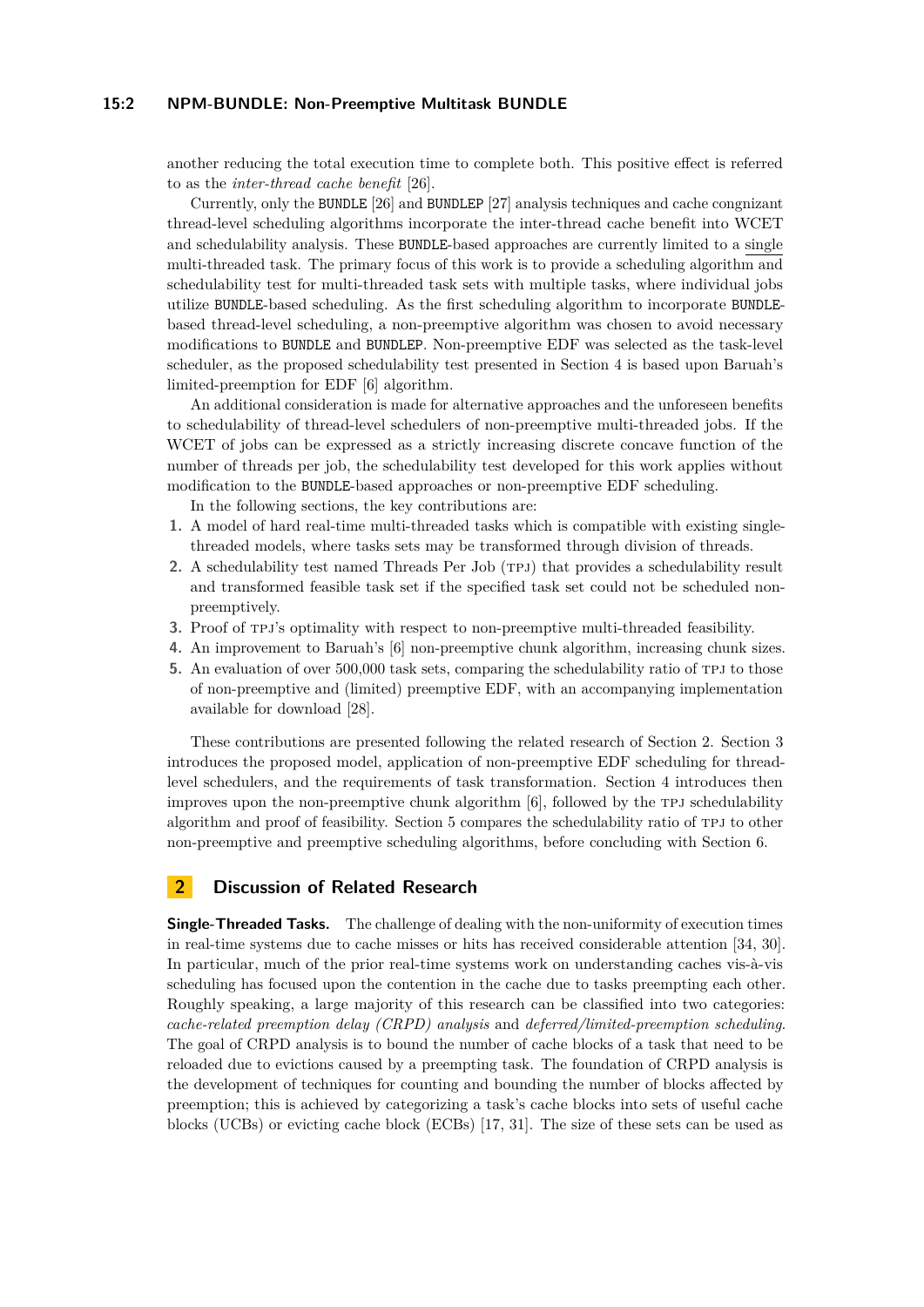an upper bound on the cache cost of a preemption. Subsequent research based upon this UCB and ECB categorization has refined these sets and incorporated the CRPD analysis into schedulability analysis [\[1,](#page-20-2) [2,](#page-20-3) [3,](#page-20-4) [20,](#page-21-3) [24,](#page-21-4) [25\]](#page-21-5). However, please note that these CRPD approaches only quantify the cache effect of preemption into existing scheduling approaches and do not change any scheduling decision based upon the knowledge of preemption.

In limited/deferred-preemption scheduling, a higher-priority task may preempt a lowerpriority task only when some condition is satisfied. The overall effect of deferring or limiting preemptions is to reduce the number of times a task may be preempted during its execution. The hope is that by limiting the number of preemptions this will lead to a decrease in the execution time of job due to the cache overhead of preemption. Different conditions for deferring preemptions have been considered. The fixed preemption-point approach [\[11\]](#page-21-6) selects specific locations in a task code that are most appropriate for the program but preserve the system schedulability. The preemption-threshold scheduling approach [\[32\]](#page-22-7) sets a threshold that only task with higher-priority than this threshold may preempt a currently-executing lower priority task. The floating preemption-point model [\[6,](#page-20-0) [19\]](#page-21-7) computes the maximum time duration that a lower-priority task may delay the preemption of a higher-priority task. Each of the deferred preemption approaches have been shown to limit the number of preemptions but do not incorporate the CRPD overhead cost in its decision on how to defer preemption.

More recently, a line of research has emerged to combine the aspects of CRPD analysis and limited/deferred preemption scheduling by explicitly placing preemption points in the code to minimize CRPD effects. Early heuristics were proposed by Simonson and Patel [\[23\]](#page-21-8) and Lee et al. [\[17\]](#page-21-2). Bril et al. [\[10\]](#page-21-9) integrated CRPD analysis into preemption-threshold scheduling. Bertogna et al. [\[8\]](#page-20-5) provide a more formal approach for optimally determining preemptions in programs that can be represented by linear control flowgraphs given the CRPD overhead of each preemption and a bound on the maximum non-preemption region [\[6\]](#page-20-0). Later work, extended this to more general control flowgraphs [\[22\]](#page-21-10) or more precise CRPD characterizations of the preemption costs [\[14\]](#page-21-11). However, all of this aforementioned research assumes each task is single-threaded. The techniques proposed in this paper extend the CRPD and limited preemption concepts to scheduling multi-threaded tasks by combining and extending the limited-preemption scheduling results of Baruah [\[6\]](#page-20-0) to the cache-cognizant thread-level scheduling algorithms that minimize cache contention between threads called BUNDLE [\[26\]](#page-21-1) and BUNDLEP [\[27\]](#page-22-2).

**Multi-Threaded Tasks.** Cache interference amplifies the variation in execution times of multi-threaded task sets. Threads of the same task share cache locations, with the potential to increase misses and hits depending on the order of execution of threads. This variability is an addition to the variation already present when considering CRPD with other tasks.

There are few works we are aware which directly address the inter-thread variability due to caches in multi-threaded task sets. The approaches focus on isolating execution or managing cache behavior. Memory-Centric Scheduling [\[4\]](#page-20-6) isolates contentious execution by scheduling tasks according to their cache behavior. To create such isolation, tasks must be PREM-compliant [\[21\]](#page-21-0), with distinct load and execution phases. Cache management utilize techniques that limit the contention in the cache, such as coloring and blocking found in [\[33\]](#page-22-0). These approaches come at a cost of modified or restricted executable objects, reduced cache sizes, or additional cache misses of blocked lines. Yet, with these limitations, the inter-thread variability is not accounted for within multi-threaded tasks.

BUNDLE [\[26\]](#page-21-1) and BUNDLEP [\[27\]](#page-22-2) address inter-thread variability due to cache interactions. These BUNDLE-based approaches analyze executable object coupled with a cache-cognizant thread-level scheduling algorithm without the added detriment of modified (or restricted)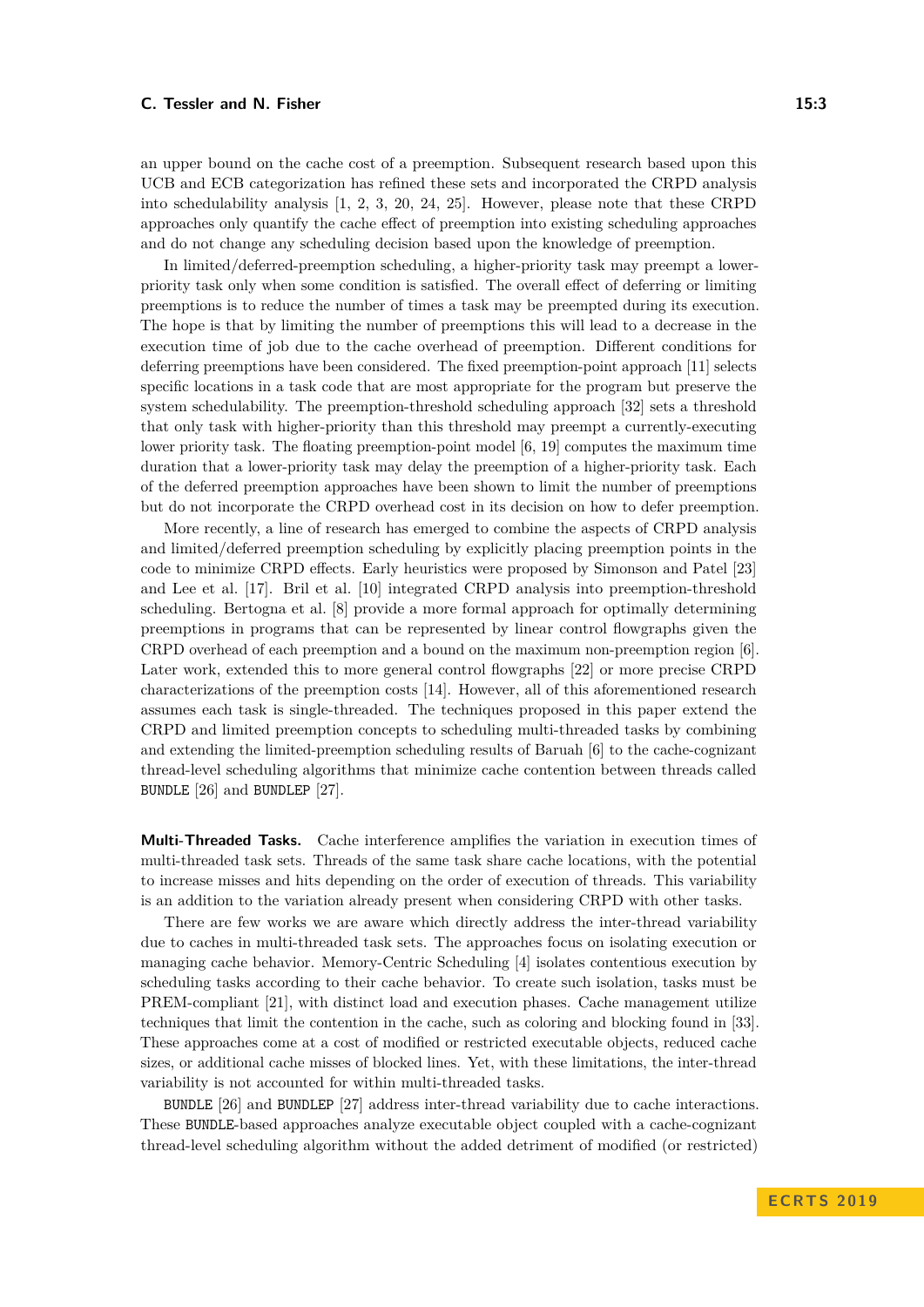#### **15:4 NPM-BUNDLE: Non-Preemptive Multitask BUNDLE**

objects, or cache management penalties. We are not aware of any other technique that addresses inter-thread variability, with the execption of Calandrino's [\[13\]](#page-21-12) limited cache spread. However, the results of [\[13\]](#page-21-12) are strictly empirical.

## <span id="page-3-0"></span>**3 Model**

To permit non-preemptive jobs that utilize thread-level schedulers, a new model is proposed in this work. The set of *n* multi-threaded tasks is given by  $\tau = {\tau_0, \tau_1, ..., \tau_{n-1}}$ . Each job of a task  $\tau_i = (p_i, d_i, m_i, c_i : \mathbb{N} \to \mathbb{R}^+)$  has a minimum inter-arrival time of  $p_i$  and relative deadline  $d_i$ . For every job release of  $\tau_i$ , a positive integer  $m_i$  identical threads are released. Each thread of  $\tau_i$  executes over the same object  $o_i$  on the shared processor. An object is a set of executable machine instructions, mapping to one set of in memory addresses, such that all threads execute the same instruction from the same address. All threads share the same deadline as their job. The worst-case execution time (WCET) of  $\tau_i$  is a function of the number of threads per job,  $c_i(m_i)$ .

Scheduling and schedulability analysis proposed in this work relies upon a relationship between the number of threads scheduled per multi-threaded job and the WCET of the job executed non-preemptively. To clarify, the scheduling mechanism proposed in this work precludes preemptions between jobs of different tasks. For threads within a job of a task, a thread-level scheduler may execute threads preemptively. Figure [1a](#page-3-1) illustrates the scheduling behavior.

In Figure [1a,](#page-3-1) at  $t = 1$  a job of  $\tau_2$  is released. The job of  $\tau_2$  cannot be preempted by the job of  $\tau_1$  released at  $t = 5$ . During the execution of  $\tau_2$ , the two threads (given distinct colors) may preempt one another according to the thread-level scheduler, at  $t = 8$  for instance. Thread-level scheduling and preemption decisions are not prescribed by this work. The thread-level scheduling policies of  $\tau_1$  and  $\tau_2$  are independent of the non-preemptive task-level scheduling of non-preemptive EDF used in this work.

Thread-level scheduling algorithms must be characterized by a WCET function  $c_i(m_i)$ for  $m_i$  threads per job and  $c_i(m_i)$  must be strictly increasing discrete and concave (detailed in Subsection [3.2\)](#page-5-0). Thread-level schedulers that produce concave  $c_i(m_i)$  functions establish a relationship between the execution requirements of a task and the number of threads, where the requirement for one job of  $m_i$  threads is less than  $m_i$  jobs of one thread. For BUNDLE-based schedulers, concavity is the result of the inter-thread cache benefit, where  $c_i(m) - c_i(m-1) \geq c_i(m+1) - c_i(m)$ ; it is this relationship the proposed scheduling behavior and analysis seek to exploit.

Not all tasks and thread-level schedulers will produce concave WCET functions. For a task  $\tau_i$  with a convex WCET function (where there is no benefit in grouping threads together), the  $m_i$  threads of  $\tau_i$  may be replaced with  $m_i$  single-threaded tasks. These single-threaded have vacuously concave WCET functions by virtue of executing no more than one thread.

<span id="page-3-1"></span>

**Figure 1** Scheduling and Schedulability of the Proposed Model.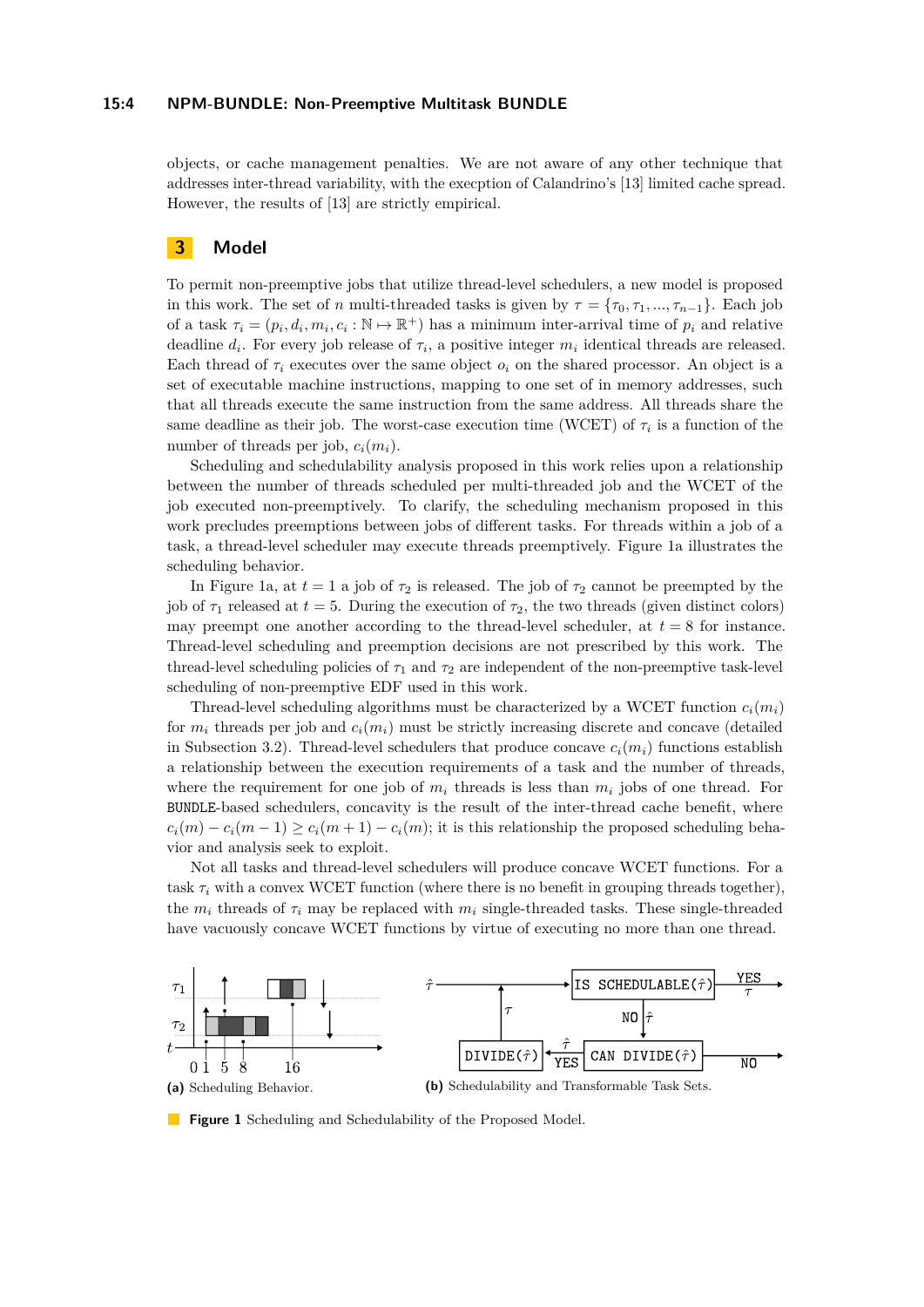The task set  $\tau$  provided by the system designer to schedulability analysis is referred to as the task set *specification*. Commonly [\[5,](#page-20-7) [18,](#page-21-13) [6,](#page-20-0) [8,](#page-20-5) [11,](#page-21-6) [12\]](#page-21-14), task set specifications are immutable in hard-real time models. The number of tasks, their WCET time, period, and deadline are provided by the system designer, not to be changed. Schedulability analysis determines if the task set specification is feasible. In this work, task sets are transformable (obeying some restrictions).

Transformation of a task set exploits the concavity of execution requirements, redistributing the threads of individual tasks to multiple tasks. A greater number of threads per job reduces the WCET of a task but increases the non-preemptive execution requirement. Conversely, a fewer number of threads per task increases the total WCET for all tasks while decreasing the non-preemptive execution requirement. Schedulability analysis in this non-preemptive setting encompasses the search for a distribution of the fixed number threads from the task set specification to a variable number of tasks, resolving the tension between a greater number of tasks and a greater number of threads per task to find a feasible task set.

Under the proposed model, schedulability analysis is a process that begins by considering the current task set named the *anterior* task set *τ*ˆ. If the set is schedulable, the set is unmodified and processing ceases with a positive result. If the task set *τ*ˆ cannot be scheduled as described, the task set is transformed into a *posterior* task set  $\tau$ , and processed again as an anterior set. Processing ceases with a negative result when there are no available transformations of *τ*ˆ.

Figure [1b](#page-3-1) illustrates the schedulability analysis process. Division is the transformative operation of the process and is described in Subsection [3.1.](#page-4-0) The figure highlights the ability of a single task set to be both anterior and posterior to different sets during processing. To aid in explanation, properties of a task may be referred to in terms of the set the task was transformed from and to. By example, if the number of threads assigned to  $\tau_i$  in the anterior set  $\hat{\tau}$  is reduced by one in the posterior task set  $\tau$ , the posterior threads of  $\tau_i$  may be written as  $m_i = \hat{m}_i - 1$ .

As a process, schedulability analysis of the specified task set serves two purposes under this model. The first, is to determine if there exists a posterior task set which is feasible. Second, to produce the feasible posterior task set if one exists. It is the feasible posterior task set  $\tau$  found by schedulability analysis that is then deployed on the target architecture. From the system designer's perspective, each task  $\tau_i \in \tau$  of the specified task set is a request to execute  $m_i$  threads of the object  $o_i$  with shared periods  $p_i$  and deadlines  $d_i$  for **any** posterior task set  $\tau$ . A task set specification is flexible, for one object there may be multiple tasks with variable numbers of threads per job. However, the specified *m<sup>i</sup>* of a task is a ceiling on any *m<sup>i</sup>* of a posterior task.

## <span id="page-4-0"></span>**3.1 Dividing and Task Parts**

A task set may be transformed by *dividing* tasks of the set. Dividing a task reduces the number of threads executed by each job, splitting the anterior task into two or more tasks in the posterior set.

<span id="page-4-1"></span>**Definition 1** (Task Division). In the anterior task set  $\hat{\tau}$ , a task  $\tau_i = (p_i, d_i, c_i(m_i))$  may be divided *into two (or more) posterior tasks τ<sup>j</sup> and τ<sup>k</sup> with three restrictions: 1.) the periods of*  $\tau_j$  *and*  $\tau_k$  *are equal to the period of*  $\tau_i$  *2.) the relative deadlines of*  $\tau_j$  *and*  $\tau_k$  *are equal to* the deadline of  $\tau_i$  3.) the sum of threads of  $\tau_j$  and  $\tau_k$  are equal to  $\tau_i$  4.) the objects of  $\tau_i$ ,  $\tau_j$ , *and*  $\tau_k$  *are equal. Enumerated, the restrictions are:* 

<span id="page-4-2"></span>

| 1. $p_i = p_j = p_k$ | 3. $m_i = m_j + m_k$ |
|----------------------|----------------------|
| 2. $d_i = d_j = p_k$ | 4. $o_i = o_j = o_k$ |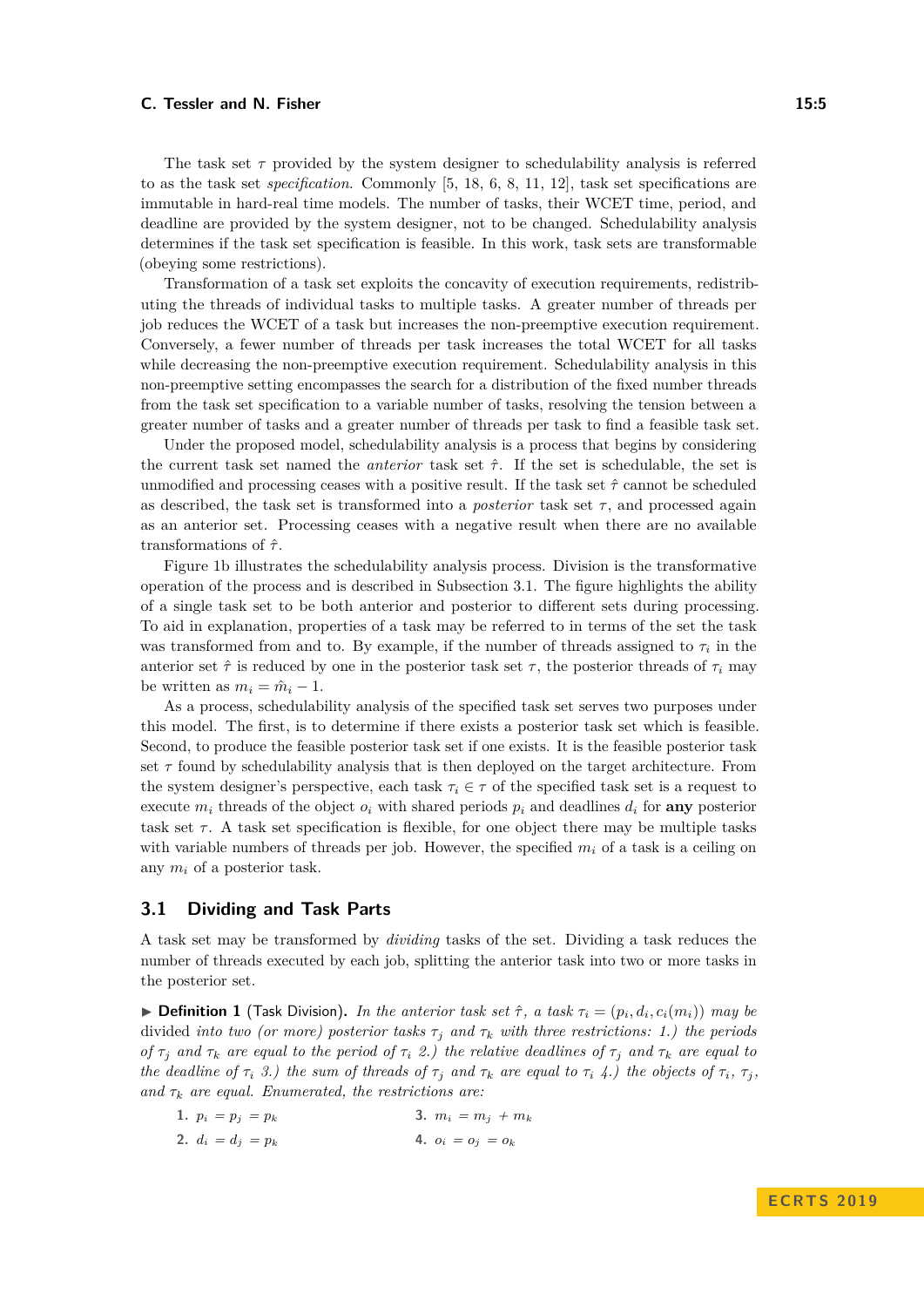#### **15:6 NPM-BUNDLE: Non-Preemptive Multitask BUNDLE**

 $\triangleright$  **Definition 2** (Partial Tasks). When an anterior task  $\tau_i$  is divided into  $\tau_j$  and  $\tau_k$  posterior *tasks,*  $\tau_i$  *and*  $\tau_k$  *are referred to as* partial tasks *or* parts *of*  $\tau_i$ *.* 

I **Definition 3** (Partial Task Set)**.** *For convenience, the set of posterior tasks of τ<sup>i</sup> is denoted*  $\Phi_i$  *and called the* partial task set *of*  $\tau_i$ *, where*  $m_i = \sum_{\tau_k \in \Phi_i} m_k$ *.* 

## <span id="page-5-0"></span>**3.2 Worst-Case Execution Time Function Growth**

Motivation for the task model and schedulability analysis process proposed in this work stems from the inter-thread cache benefit of BUNDLE-based scheduling [\[26,](#page-21-1) [27\]](#page-22-2). The previous works [\[26,](#page-21-1) [27\]](#page-22-2) are limited to a single task; this work extends the method (non-preemptively) to multiple tasks. Schedulability analysis for BUNDLE-based scheduling algorithms produce, for each task  $\tau_i$ , a worst-case execution time combined with cache overhead (WCETO) function  $c_i(m)$  in terms of *m* the number of threads per job scheduled in a cache-cognizant manner. For tasks that benefit from BUNDLE-based scheduling and analysis,  $c_i(m)$  is a strictly increasing discrete concave function. Tasks that do not are made vacuously concave by restricting jobs to release one thread.

In the WCETO analysis of BUNDLE and BUNDLEP, threads are assigned to paths through the conflict-free region graph of the executable object which maximize their contribution to  $c_i(m_i)$ . When considering the addition of a thread  $m_i + 1$ , only the greatest increase in  $c_i(m_i)$  is permitted. Subsequently, the addition of thread  $m_i + 2$  must increase  $c_i(m_i)$  by less than or equal to the increase from  $m_i + 1$  or the increase of  $m_i + 1$  would not have been maximal. Therefore, for any  $m_a < m_b < m_c$  the point  $(m_b, c_i(m_b))$  lies above the straight line described by  $(m_a, c_i(m_a))$  and  $(m_c, c_i(m_c))$  – subsequently,  $c_i(m_i)$  is concave.

A consequence of  $c_i(m)$ 's strictly increasing discrete concavity is a limit on the increase of the WCET as the number of threads increases. This property is referred to as the *concave restricted growth* (*concave growth* for brevity) of  $c_i(m)$  and is leveraged in Sections [4](#page-6-0) and [5.](#page-15-0)

<span id="page-5-1"></span>▶ **Property 1** (Concavity Restriction on WCET Growth). For a strictly increasing discrete *concave WCET function*  $c_i(m)$ *:* 

$$
\forall m \in \mathbb{N}^+ \mid c_i(m) - c_i(m-1) \ge c_i(m+1) - c_i(m) \tag{1}
$$

*It then follows for*  $m_x \ge m_y > 0$ 

$$
c_i(m_x + 1) - c_i(m_x) \le c_i(m_x) - c_i(m_x - 1)
$$
  
\n
$$
\le c_i(m_x - 1) - c_i(m_x - 2)
$$
  
\n...  
\n
$$
\le c_i(m_y) - c_i(m_y + 1)
$$
  
\n
$$
\le c_i(m_y) - c_i(m_y - 1)
$$

A WCET function  $c_i(m)$  that obeys Property [1,](#page-5-1) will produce a value for  $c_i(m + 1)$  threads which is greater than  $c_i(m)$ . The difference between  $c_i(m + 1)$  and  $c_i(m)$  must be less than or equal to the difference of  $c_i(m)$  and  $c_i(m-1)$ . As the number of threads increase,  $c_i(m)$ increases at a decreasing (or stable) rate.

For the purposes of comparison and evaluation in Section [5,](#page-15-0) an upper bound on the growth of  $c_i(m)$  is called the *growth factor*  $\mathbb{F}_i$  of  $\tau_i$ . Growth factors relate the WCET of one thread  $c_i(1)$  to the WCET of an arbitrary number of threads  $c_i(m)$  for  $m > 0$ . A growth factor  $\mathbb{F}_i \in (0,1]$ , for a task  $\tau_i$ , is a real number that satisfies Equation [2.](#page-5-2)

<span id="page-5-2"></span> $\triangleright$  **Definition 4** (Growth Factor for  $\tau_i$ ).

$$
\forall m \mid c_i(m) \le c_i(1) + (m-1) \cdot \mathbb{F} \cdot c_i(1) \tag{2}
$$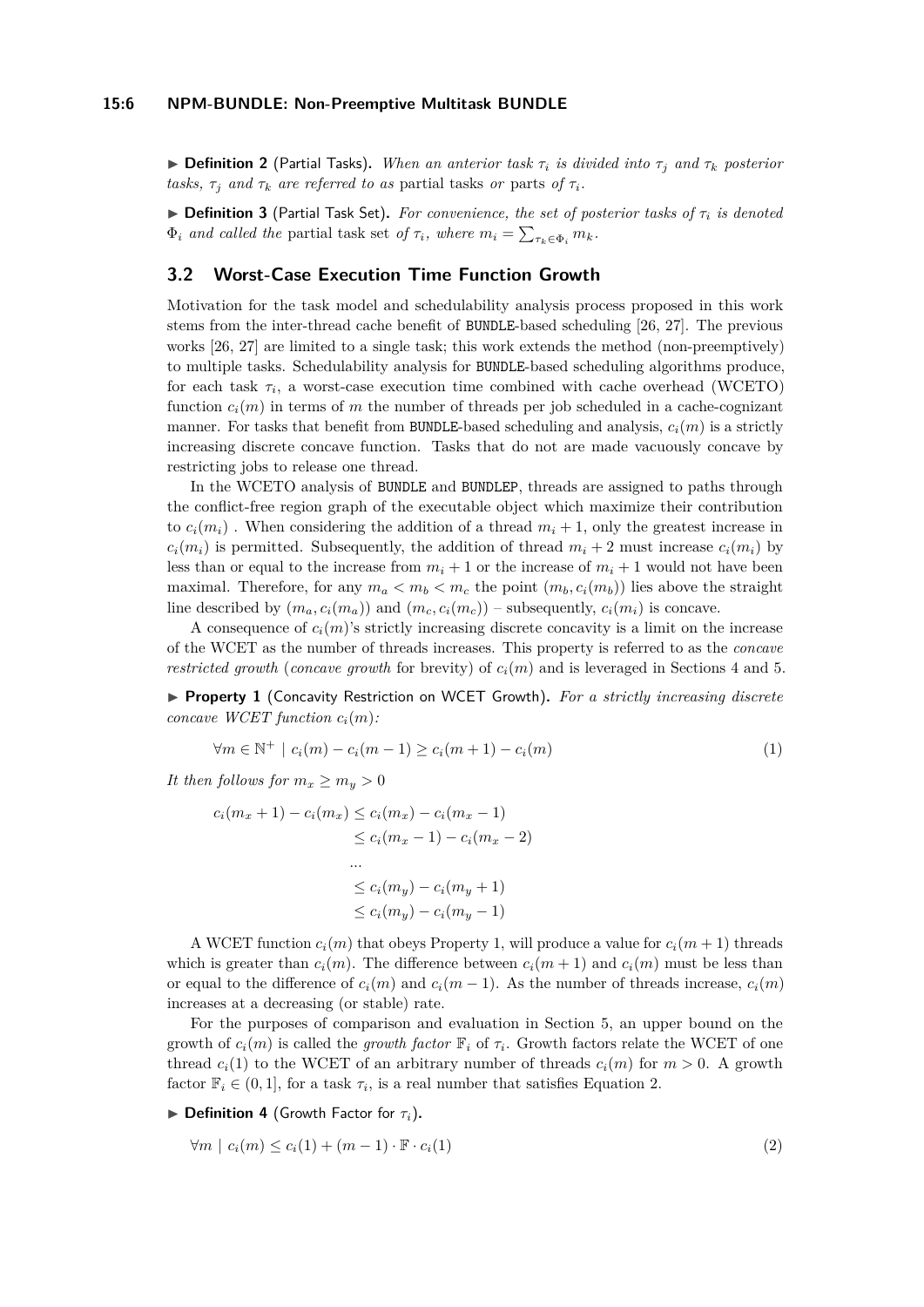For an F satisfying Equation [2,](#page-5-2) the pessimistic upper bound provides a linear function that can be rearranged to find an upper bound on the WCET of one thread in terms of *m* threads. The result is Equation [3,](#page-6-1) which will be used in the evaluation Section [5](#page-15-0) when constructing task sets. Note, since  $m \in \mathbb{N}$  each increase of *m* increases  $c_i(m)$  by  $\mathbb{F} \cdot c_i(1)$ .

<span id="page-6-1"></span> $c_i(m) = c_i(1) + (m-1) \cdot \mathbb{F} \cdot c_i(1)$  (3)

## <span id="page-6-0"></span>**4 Non-Preemptive EDF Schedulability**

Preemptive earliest deadline first (EDF) schedulability analysis for sporadic task sets has been well studied [\[18,](#page-21-13) [5,](#page-20-7) [15\]](#page-21-15). In the fully preemptive setting for which the algorithm is optimal, the overhead of a large number of preemptions may be a detriment to schedulability. Baruah [\[6\]](#page-20-0) addresses this concern with an algorithm for calculating the non-preemptive chunk size  $q_i$  of each task  $\tau_i \in \tau$ . The non-preemptive chunk size  $q_i$  guarantees that task  $\tau_i$  may execute up to *q<sup>i</sup>* time units non-preemptively without introducing a deadline miss for any task in  $\tau$  scheduled by preemptive EDF.

Section [4.3](#page-9-0) introduces the non-preemptive feasibility algorithm Thread Per Job (TPJ) based upon the non-preemptive chunks algorithm from  $[6]$ . TPJ differs from the non-preemptive chunks algorithm by requiring the non-preemptive chunk size  $q_i$  of each task  $\tau_i$  to be greater than or equal to its WCET:  $c_i(m_i) \leq q_i$ . As such, all jobs can be scheduled non-preemptively without fear of a deadline miss. To clearly convey TPJ, a description of the non-preemptive chunks algorithm and its dependencies is provided in the immediate subsection. Subsection [4.2](#page-8-0) describes, by example, the available improvements to the non-preemptive chunks algorithm [\[6\]](#page-20-0). Subsection [4.4](#page-12-0) defines and proves TPJ's optimality.

## **4.1 Non-Preemptive Chunks**

The non-preemptive chunks algorithm depends on the demand bound function, EDF feasibility, ordering of absolute deadlines, and slack for the task set  $\tau$ . Ordered absolute deadlines are given by  $\{D_1, D_2, ...\}$  with  $D_n < D_{n+1}$  for all *n*, where each task  $\tau_i \in \tau$  contributes deadlines  $D = k \cdot p_i + d_i$  for  $k \in \mathbb{Z}^+$ .

For a sporadic task  $\tau_i$  the demand bound function for a task  $\text{DBF}(\tau_i, t)$  is an upper bound on the amount of execution requirement generated from jobs released by  $\tau_i$  over *t* units of time. The demand bound function is presented as Equation [4](#page-6-2) as  $DBF(\tau_i, t)$  modified from [\[5\]](#page-20-7) to suit the task set model used in this work.

<span id="page-6-2"></span> $\triangleright$  **Definition 5** (Demand Bound Function for a Task  $\tau_i$  and Interval *t*).

$$
DBF(\tau_i, t) = \max\left(0, \left(\left\lfloor \frac{t - d_i}{p_i} \right\rfloor + 1\right) \cdot c_i(m_i)\right) \tag{4}
$$

When necessary for brevity, Equation [5](#page-6-3) will be used to represent the sum of demand of all tasks over an interval of length *t*.

<span id="page-6-3"></span>**Definition 6** (Demand Bound Function for the Task Set  $\tau$  and Interval t).

$$
DBF(\tau, t) = \sum_{\tau_i \in \tau} DBF(\tau_i, t)
$$
\n(5)

Slack of the task set  $\tau$  at deadline  $D_k$  is given by Equation [6.](#page-7-0) Intuitively, slack is the minimum time the processor will be idle over an interval. It is the difference between the demand over the interval and the length of the interval.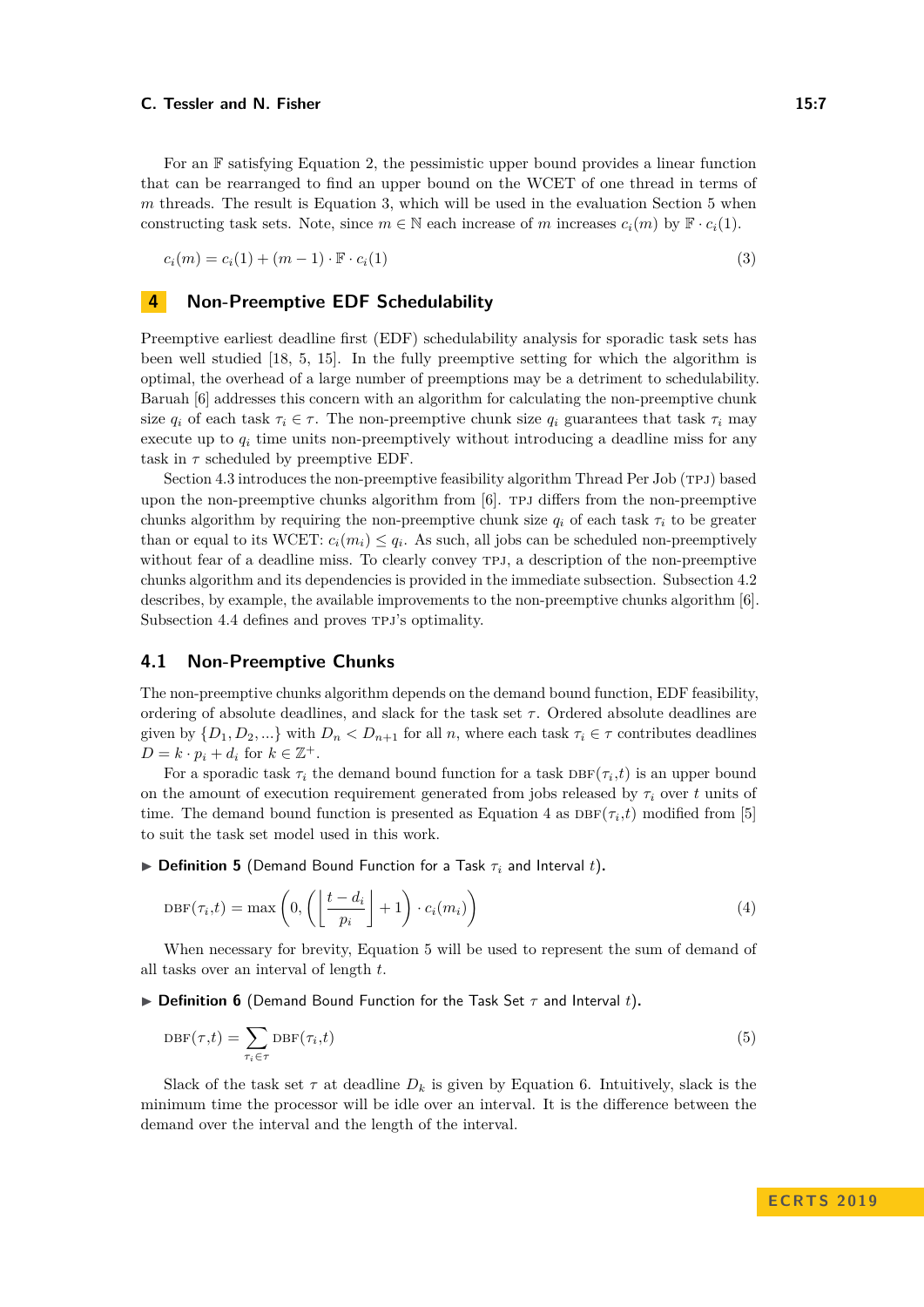#### **15:8 NPM-BUNDLE: Non-Preemptive Multitask BUNDLE**

<span id="page-7-0"></span> $\blacktriangleright$  **Definition 7** (Slack at Deadline  $D_k$ ).

$$
SLACK(D_k) = \min_{j \le k} \left( D_j - \sum_{\tau_i \in \tau} DBF(\tau_i, D_k) \right)
$$
\n(6)

For EDF, feasibility is determined by examining increasing time intervals and calculating the demand and supply. If demand exceeds supply, the system is infeasible. Equation [7](#page-7-1) provides a formal definition of feasibility for the task set *τ* .

<span id="page-7-1"></span>▶ Definition 8 (EDF Feasibility Demand Bound Test).

$$
\forall t \geq 0, \left(\sum_{\tau_i \in \tau} \text{DBF}(\tau_i, t)\right) \leq t \tag{7}
$$

In [\[6\]](#page-20-0), the number of time instants tested by Equation [7](#page-7-1) is limited to the values of the ordered set of absolute deadlines {*D*1*, D*2*, ...*}. The ordered set of absolute deadlines is an infinite set, impractical for feasibility test. There is an upper bound on the value of all time instants (absolute deadlines) that must be tested and is denoted  $T^*(\tau)$ . Taken from [\[15\]](#page-21-15),  $T^*(\tau)$ is given by Equation [8](#page-7-2) below. Among all tasks the largest deadline is  $d_{\text{max}} = \max_{\tau_i \in \tau} (d_i)$ . Utilization of  $\tau_j$  is defined as  $U_j = \frac{c_j(m_j)}{n_j}$  $\frac{(m_j)}{p_j}$ . Among all tasks, the greatest difference of period and deadline is given by  $\Delta_{max} = \max_{\tau_i \in \tau} (p_i - d_i)$ . The hyper-period of all tasks (the least common multiple of all relative deadlines) is given by *P*.

<span id="page-7-2"></span>**▶ Definition 9** (Feasibility Test Bound *t* for *τ*).

$$
T^*(\tau) = \min\left(P, \max\left(d_{max}, \frac{1}{1 - U} \cdot \Delta_{max} \cdot \sum_{i=0}^{n-1} U_i\right)\right)
$$
(8)

The non-preemptive chunks algorithm from [\[6\]](#page-20-0) is presented (with additional details) as pseudocode in Algorithm [1](#page-7-3) and named np-chunks. In addition to determining if the task set is schedulable under EDF, the algorithm produces a non-preemptive chunk size  $q_j$  for each task  $\tau_i \in \tau$ . Jobs of  $\tau_i$  may execute up to  $q_i$  time units non-preemptively without negatively impacting schedulability. This setting, where a task  $\tau_j$  may execute non-preemptively for some period of time *q<sup>j</sup>* is referred to as *limited-preemption*.

## <span id="page-7-3"></span>**Algorithm 1** Non-Preemptive Chunks (np-chunks).

1:  $SLACK(D_1) \leftarrow D_1 - \sum_{\tau_i \in \tau} DBF(\tau_i, D_1)$ 2: **for**  $\tau_j \in \{ \tau_i \in \tau \mid (d_i = D_1) \}$  **do** 3:  $q_j \leftarrow c_j(m_j)$ 4: **end for** 5: **for**  $k \in \{D_2, D_3, ..., \}$  **do** 6: **if**  $D_k > T^*(\tau)$  then 7: return *feasible* 8: **end if** 9:  $\text{SLACK}(D_k) \leftarrow \min\left(\text{SLACK}(D_{k-1}), D_k - \sum_{\tau_i \in \tau} \text{DBF}(\tau_i, D_k)\right)$ 10: **if**  $SLACK(D_k) < 0$  **then** 11: return *infeasible* 12: **end if** 13: **for**  $\tau_i \in \{ \tau_i \in \tau \mid (d_i = D_k) \}$  do 14:  $q_j \leftarrow \text{SLACK}(D_k)$ 15: **end for** 16: **end for**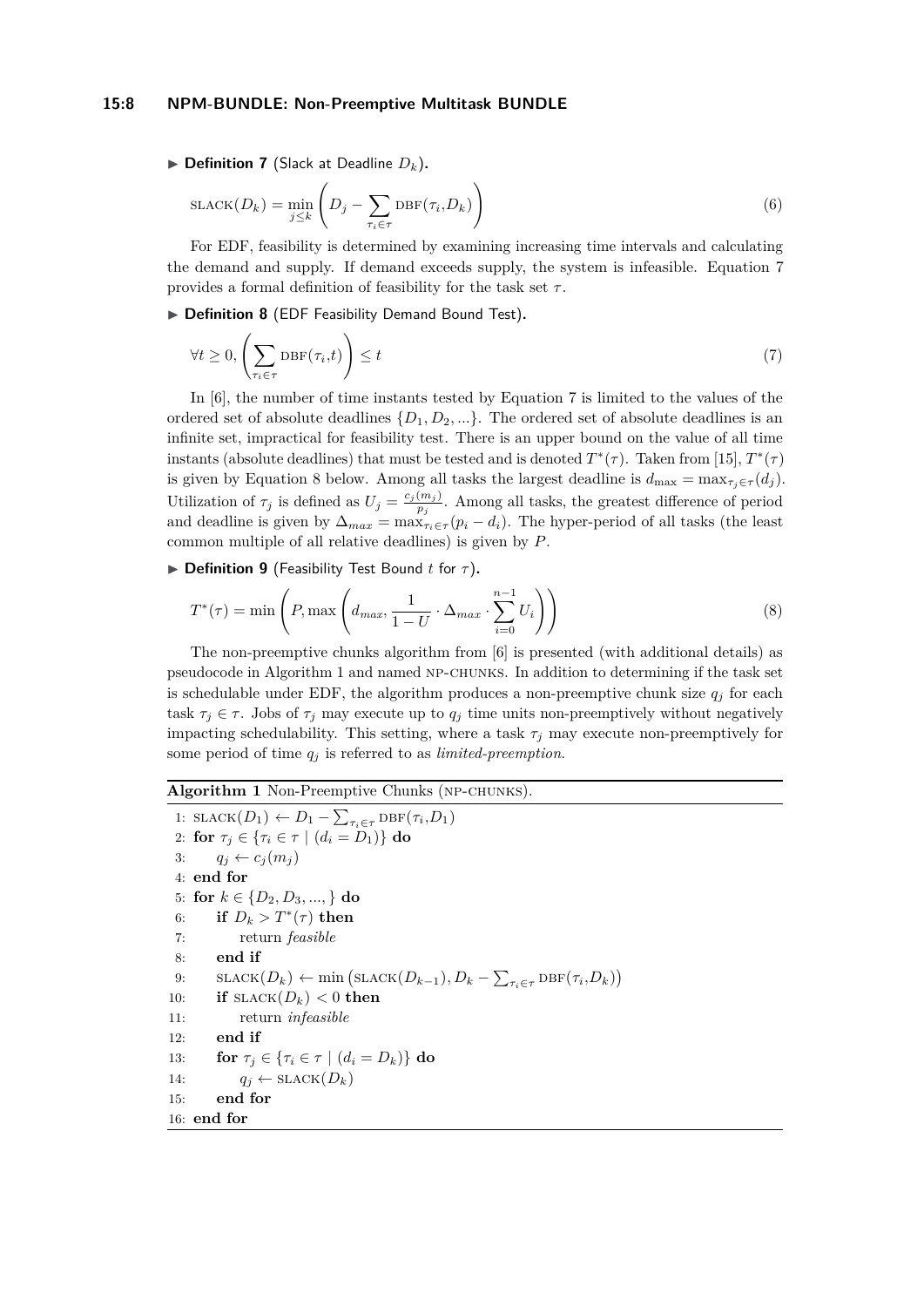For a detailed description of NP-CHUNKS refer to [\[6\]](#page-20-0). To summarize, NP-CHUNKS begins by seeding the slack of the smallest interval *D*<sup>1</sup> and the non-preemptive chunk size of tasks with the smallest relative deadline equal to their WCET. During each iteration of  $D_k \in \{D_2, D_3, \ldots\}$ , the slack for the interval  $D_k$  is calculated as the minimum of the current slack and the previous slack value. If there is less than zero slack, the system is infeasible. If the slack is zero or greater, each task with relative deadline equal to the current interval size is assigned the available slack as the task's non-preemptive chunk size. A task  $\tau_j$  is assigned a non-preemptive chunk once, before assignment  $q_j = \emptyset$  afterwards  $q_j \neq \emptyset$ . If the interval being examined  $D_k$  exceeds  $T^*(\tau)$ , the task set must be schedulable.

### <span id="page-8-0"></span>**4.2 Improving the Non-Preemptive Chunk Size**

From the description of  $NP-CHUNKS$  in  $[6]$ , there is an opportunity to improve the available slack for each of the *k* deadlines considered. Alogrithm [1](#page-7-3) is pessimistic in the amount of available slack at any deadline  $D_k$ . To illustrate, consider the task set and intermediate values described by Table [1.](#page-8-1)

|          | $p_i$ | $a_i$    | $m_i$ | $c_i(m_i)$ |               |          | $\tau_j:d_j=D_k$ | $DBF(\tau, D_i)$ | SLACK(<br>$D_i$ |  |
|----------|-------|----------|-------|------------|---------------|----------|------------------|------------------|-----------------|--|
| $\tau_0$ |       |          |       |            |               | $\equiv$ |                  |                  |                 |  |
| $\tau$   |       | ູ        |       |            | $\Omega$<br>ᆠ |          |                  |                  |                 |  |
| $\tau_2$ |       | $\Omega$ |       |            |               | =        |                  |                  |                 |  |

<span id="page-8-1"></span>**Table 1** Example Task Set  $\tau = {\tau_0, \tau_1, \tau_2}.$ 

There are three tasks in the task set of Table [1,](#page-8-1) with utilization of approximately 0.92. For  $\tau_0$ , initialization assigns a non-preemptive chunk of  $q_0 = 1$  time units. By observation, after release  $\tau_0$  may be delayed from execution by at most one time unit or it will miss its deadline. Consequently, the non-preemptive chunk size available to  $\tau_1$  and  $\tau_2$  is 1. As such NP-CHUNKS would be expected to find  $q_0 = 1, q_1 = 1, q_2 = 1$ .

Note, it is not possible for  $\tau_0$  to be blocked for 1 or more time units if both  $\tau_1$  and  $\tau_2$ execute non-preemptively for 1 time unit each. If  $\tau_0$  is blocked for less than 1 time unit by  $\tau_1$ , then  $\tau_0$  will be the highest priority task when  $\tau_1$  completes (similarly for  $\tau_2$ ). It is impossible for  $\tau_0$  to be blocked 1 time unit or more by  $\tau_1$  or  $\tau_2$ ,  $\tau_0$  would have to be released at the same time instant as  $\tau_1$  or  $\tau_2$  and  $\tau_1$  or  $\tau_2$  would have to execute before  $\tau_0$ , since the relative deadline of  $\tau_0$  is less than the other two, limited-preemption EDF executes  $\tau_0$ : the task with earliest absolute deadline.

For  $\tau_0$ ,  $q_0$  is calculated as expected  $q_0 = c_0(m_0) = 1$ , by Lines [2-4](#page-7-3) of Algorithm [1.](#page-7-3) However, *τ*<sub>1</sub> has a non-preemptive chunk size of  $q_1 = 0$ . The reason is Line [9,](#page-7-3) where SLACK(*D*<sub>2</sub>) is calculated which includes the execution demand of  $\tau_1$  and  $\tau_2$ . Slack is an upper bound on the non-preemptive chunk size assigned to a task (in this case  $\tau_1$ ). Giving a task the available slack permits the task to execute longer, delaying higher priority jobs from executing in the interval by delaying them for as much time as there is slack.

By example in Table [1,](#page-8-1) the available slack for  $\tau_1$  is determined from the interval of length  $D_2 = 3$ . The execution requirement of  $\tau_1$  and  $\tau_2$  is included in DBF( $\tau$ ,3) because  $d_1 = d_2 = 3$ . Thus  $SLACK(D_2)$  is zero. Since  $\tau_1$ 's execution requirement is already included, it cannot further interfere over the interval  $D_2$ . Furthermore,  $\tau_1$  must have executed some portion without being preempted or the system would not be schedulable. Inclusion of  $\tau_1$ 's execution requirement within the interval over which slack is calculated for is pessimistic with respect to the non-preemptive chunk  $q_1$  in this specific example, and  $q_i$  in general.

In the pseudocode implementation of np-chunks adopted from [\[6\]](#page-20-0), Line [9](#page-7-3) calculates the non-preemptive chunk size according Equation [9](#page-9-1) (Equation 7 of Theorem 1 in [\[6\]](#page-20-0)).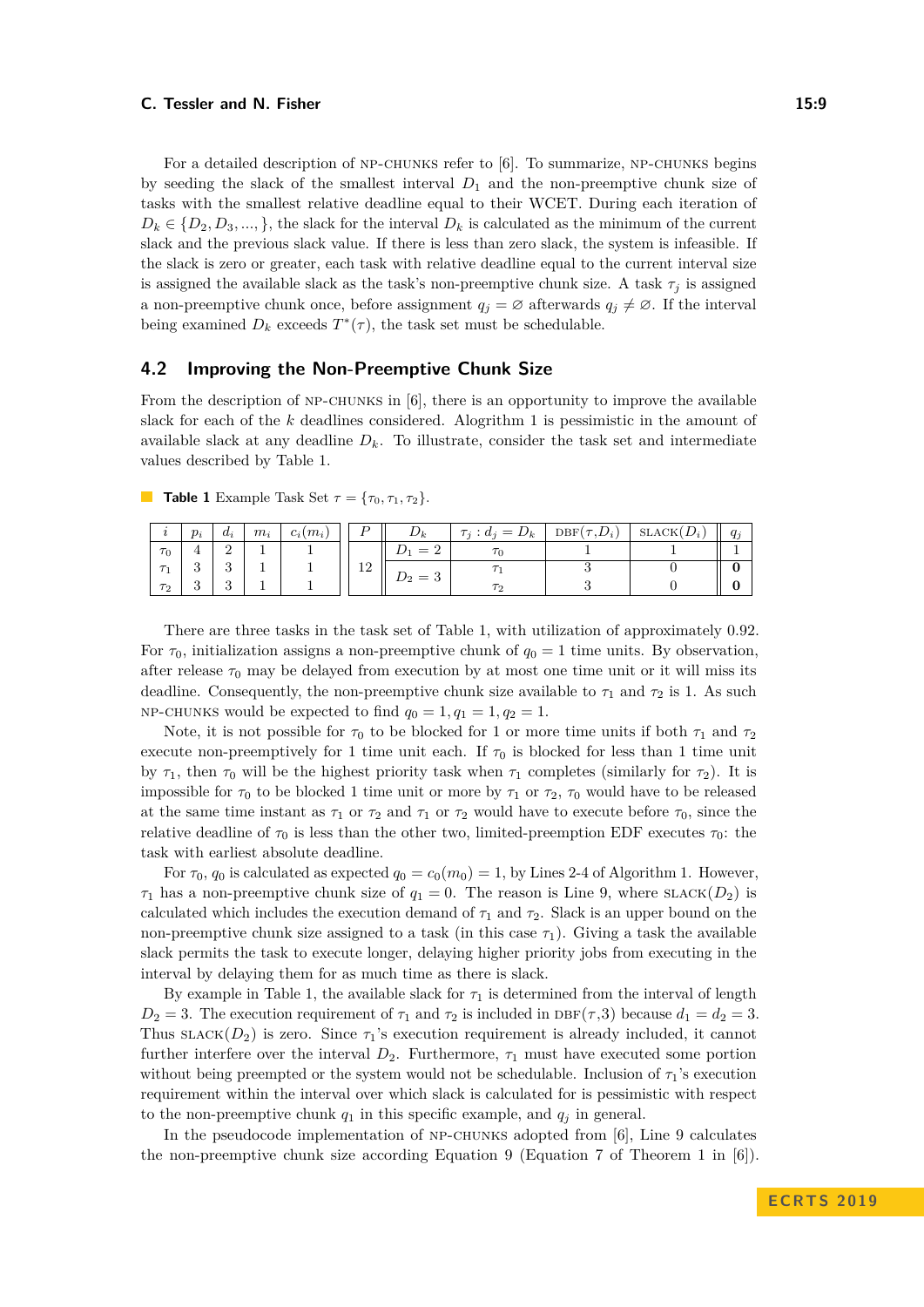#### **15:10 NPM-BUNDLE: Non-Preemptive Multitask BUNDLE**

Comparing Line [9](#page-7-3) of Algorithm [1](#page-7-3) to Equation [9](#page-9-1) a mismatch between the algorithm and the infeasibility test is illuminated.

<span id="page-9-1"></span>▶ **Definition 10** (Infeasibility Test, Equation 7, from [\[6\]](#page-20-0)).

$$
\exists \tau_j \in \tau, t \in [0, d_j) \mid t < q_j + \sum_{\substack{i=0 \\ i \neq j}}^{n-1} \text{DBF}(\tau_i, t) \tag{9}
$$

If the condition of Equation [9](#page-9-1) is satisfied for a task set  $\tau$ , the task set is unschedulable given a limited-preemption task set with assigned non-preemptive chunks *q*. The interval considered in the demand of Equation [9](#page-9-1) is over  $[0, d<sub>j</sub>)$ . The demand used in Algorithm [1](#page-7-3) to calculate  $q_i$  is over the interval  $[0, d_i]$ . Extending the interval to include  $d_i$  introduces the pessimism identified by the example and is not required by Equation [9.](#page-9-1)

Table [1](#page-8-1) illustrates the pessimism of np-chunks found in [\[6\]](#page-20-0). The example uses the notation of assigning non-preemptive chunks to individual tasks from [\[6\]](#page-20-0). A later work [\[7\]](#page-20-8) uses a different notation, assigning non-preemptive chunks to interval lengths for the remaining execution of a job. The conceptual pessimism of including demand for tasks with deadline equal to the current interval (described by Table [1\)](#page-8-1) is also found in [\[7\]](#page-20-8).

## <span id="page-9-0"></span>**4.3 Threads per Job (TPJ) Scheduling Algorithm**

In this work, the NP-CHUNKS algorithm is modified for several purposes. First, the unnecessary pessimism is removed from chunk calculations. Second, the schedulability test is adapted to the model used herein. Lastly, when a given assignment of tasks and threads are infeasible, tasks are divided (when possible) to fit into their chunks. The division process is repeated until the task set is feasible, or no possible divisions remain and the task set is reported as infeasible. The algorithm is named the *Threads Per Job* (TPJ) scheduling algorithm.

A full description of tpj is presented at the end of this subsection. To reach the complete description, an intermediate algorithm named *Bigger Non-Preemptive Chunks* (BNC) is presented as pseudocode in Algorithm [2.](#page-9-2) bnc removes the pessimism described in Section [4.2.](#page-8-0) The algorithm takes advantage of a property of the demand function  $DBF(\tau, t)$  noted in [\[6\]](#page-20-0).

<span id="page-9-3"></span>▶ **Property 2** (Demand Change). *Demand for a task does not change for values of t that do not equal an absolute deadline. In terms of the set of ordered absolute deadlines,*  $DBF(\tau, D_{i-1}) = DBF(\tau, D_i - \epsilon)$ , for  $0 < \epsilon \leq (D_i - D_{i-1})$ .

<span id="page-9-2"></span>

|  |  |  | Algorithm 2 Bigger Non-Preemptive Chunks (BNC). |  |  |
|--|--|--|-------------------------------------------------|--|--|
|--|--|--|-------------------------------------------------|--|--|

1:  $SLACK(D_0) \leftarrow \infty$ 2: **for**  $k \in \{D_1, D_2, D_3, ..., \}$  **do** 3: **if**  $D_k > T^*(\tau)$  then 4: return *feasible* 5: **end if** 6:  $\text{SLACK}(D_k) \leftarrow \min\left(\text{SLACK}(D_{k-1}), D_k - \sum_{\tau_i \in \tau} \text{DBF}(\tau_i, D_k)\right)$ 7: **if**  $SLACK(D_k) < 0$  then 8: return *infeasible* 9: **end if** 10: **for**  $\tau_j \in \{ \tau_i \in \tau \mid (d_i = D_k) \}$  do 11:  $q_j \leftarrow \min(c_j(m_j), \text{SLACK}(D_{k-1}))$ 12: **end for** 13: **end for**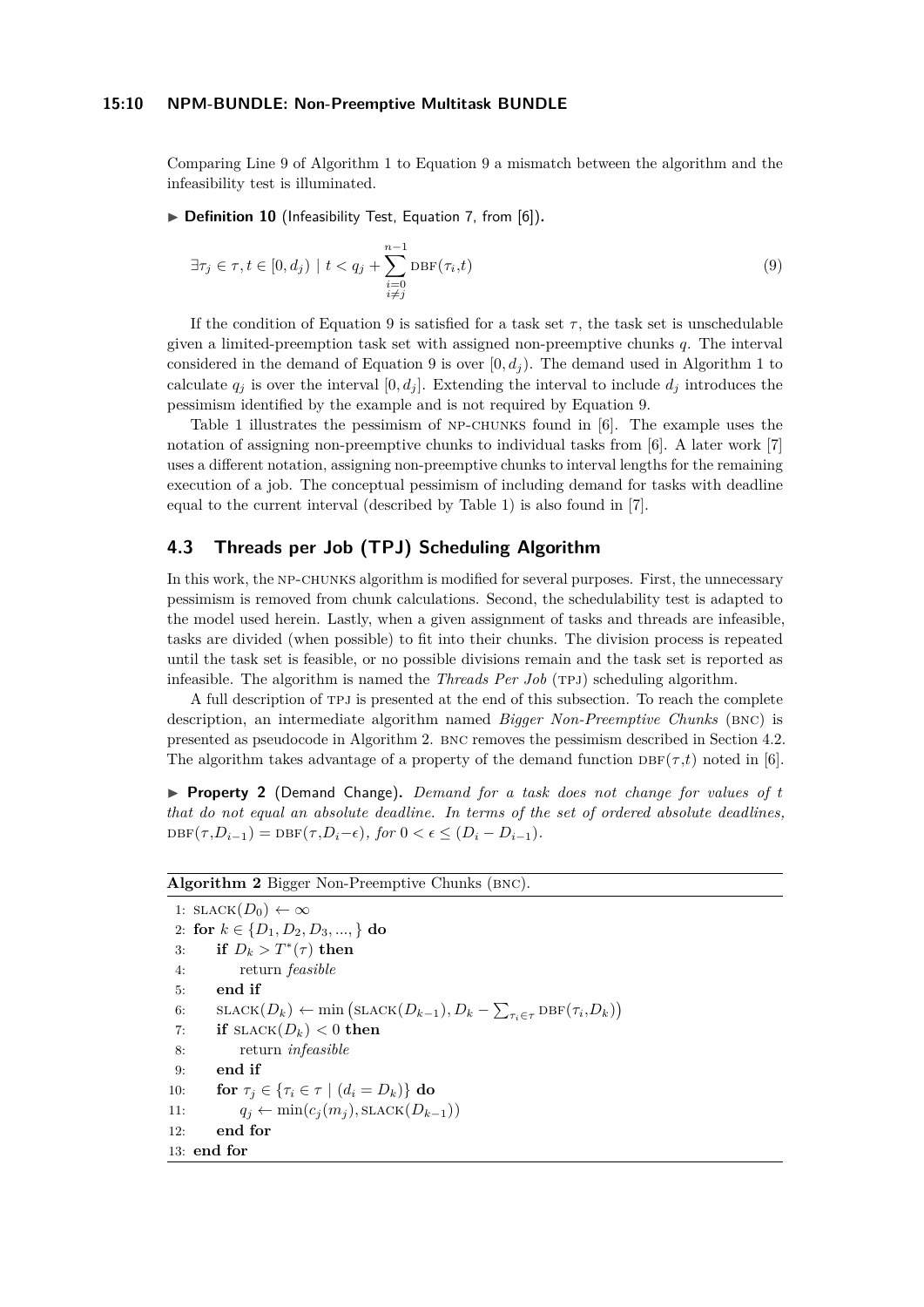Line [11](#page-9-2) of Algorithm [2](#page-9-2) implements the improvement of BNC over NP-CHUNKS. The non-preemptive chunk  $q_j$  of task  $\tau_j$  is taken from the slack of the previous interval  $D_{k-1}$  or the task's WCET  $c_i(m_i)$ , whichever is smaller. The algorithm verifies the condition set by Equation [9,](#page-9-1) selecting the correct interval length by Property [2,](#page-9-3) which precludes the inclusion of  $\tau_j$ 's execution requirement in the interval (and other tasks with deadline  $D_k$ ).

<span id="page-10-0"></span>Algorithm 3 Threads-Per-Job (TPJ).

|     | 1: $SLACK(D_0) \leftarrow \infty$                                                                                           |                                                                          |
|-----|-----------------------------------------------------------------------------------------------------------------------------|--------------------------------------------------------------------------|
|     | 2: for $k \in \{D_1, D_2, D_3, , \}$ do                                                                                     |                                                                          |
| 3:  | if $D_k > T^*(\tau)$ then                                                                                                   |                                                                          |
| 4:  | return <i>feasible</i>                                                                                                      |                                                                          |
| 5:  | end if                                                                                                                      |                                                                          |
| 6:  | for $\hat{\tau}_i \in {\tau_i \in \tau \mid (d_i = D_k)}$ do                                                                |                                                                          |
| 7:  | if $\text{SLACK}(D_{k-1}) < \hat{c}_i(1)$ then                                                                              |                                                                          |
| 8:  | return <i>infeasible</i>                                                                                                    |                                                                          |
| 9:  | end if                                                                                                                      |                                                                          |
| 10: | $\Phi_i \leftarrow {\hat{\tau}_i}$                                                                                          |                                                                          |
| 11: | if $\text{SLACK}(D_{k-1}) < \hat{c}_i(\hat{m}_i)$ then                                                                      | $\triangleright$ Jobs must be divided                                    |
| 12: | $\Phi_j \leftarrow \text{DIVIDE}(\hat{\tau}_j, \text{SLACK}(D_{k-1}))$                                                      |                                                                          |
| 13: | $\tau \leftarrow \tau \setminus \hat{\tau}_i$                                                                               | $\triangleright$ Anterior task $\hat{\tau}_i$ is represented by $\Phi_j$ |
| 14: | $\tau \leftarrow \tau \cup \Phi_i$                                                                                          | $\triangleright$ Partial tasks include all threads of $\hat{\tau}_i$     |
| 15: | end if                                                                                                                      |                                                                          |
| 16: | for $\tau_j \in \Phi_j$ do                                                                                                  |                                                                          |
| 17: | $q_j \leftarrow c_j(m_i)$                                                                                                   |                                                                          |
| 18: | end for                                                                                                                     |                                                                          |
| 19: | end for                                                                                                                     |                                                                          |
| 20: | $\text{SLACK}(D_k) \leftarrow \min\left(\text{SLACK}(D_{k-1}), D_k - \sum_{\tau_i \in \tau} \text{DBF}(\tau_i, D_k)\right)$ |                                                                          |
| 21: | if $\text{SLACK}(D_k) < 0$ then                                                                                             |                                                                          |
| 22: | return <i>infeasible</i>                                                                                                    |                                                                          |
| 23: | end if                                                                                                                      |                                                                          |
|     | 24: end for                                                                                                                 |                                                                          |

The Threads per Job scheduling Algorithm [3,](#page-10-0) is a modification of bnc from limitedpreemption EDF (EDF-LP) scheduling to non-preemptive EDF (EDF-NP). Input to the schedulability test is a task set specification  $\tau$ , if TPJ returns a *feasibile* result there exists a posterior task set which can be scheduled by non-preemptive EDF and the posterior task set is returned as  $\tau$ . An *infeasible* result indicates that TPJ could not guarantee  $\tau$  would be schedulable by EDF-NP for any posterior task set. Since non-preemptive EDF is not optimal with respect to feasibility [\[12\]](#page-21-14), TPJ is a sufficient test but cannot be necessary.

Algorithm [3](#page-10-0) (TPJ) modifies BNC, the modifications are limited to Lines [6-19.](#page-10-0) An additional benefit of BNC removing the pessimism of each  $q_j$ , is that each  $q_j$  can be calculated without consideration of the current task  $\tau_j$  and the demand at  $D_k$ . Chunk values depend on the demand of  $D_{k-1}$  instead. This permits an efficient implementation of TPJ by moving the slack calculation of the current interval to the end of each iteration. Otherwise, if slack were calculated earlier in each iteration, the changes to demand resulting from Lines [6-19](#page-10-0) would force the demand and slack of  $D_k$  to be recalculated.

The first notable change to bnc is introduced on Line [7,](#page-10-0) comparing the available slack to the WCET of a single thread of  $\hat{\tau}_j$ . If there is insufficient slack to execute just one thread of  $\hat{\tau}_j$  to completion, the task cannot be executed non-preemptively for any number of threads and the task set is infeasible non-preemptively.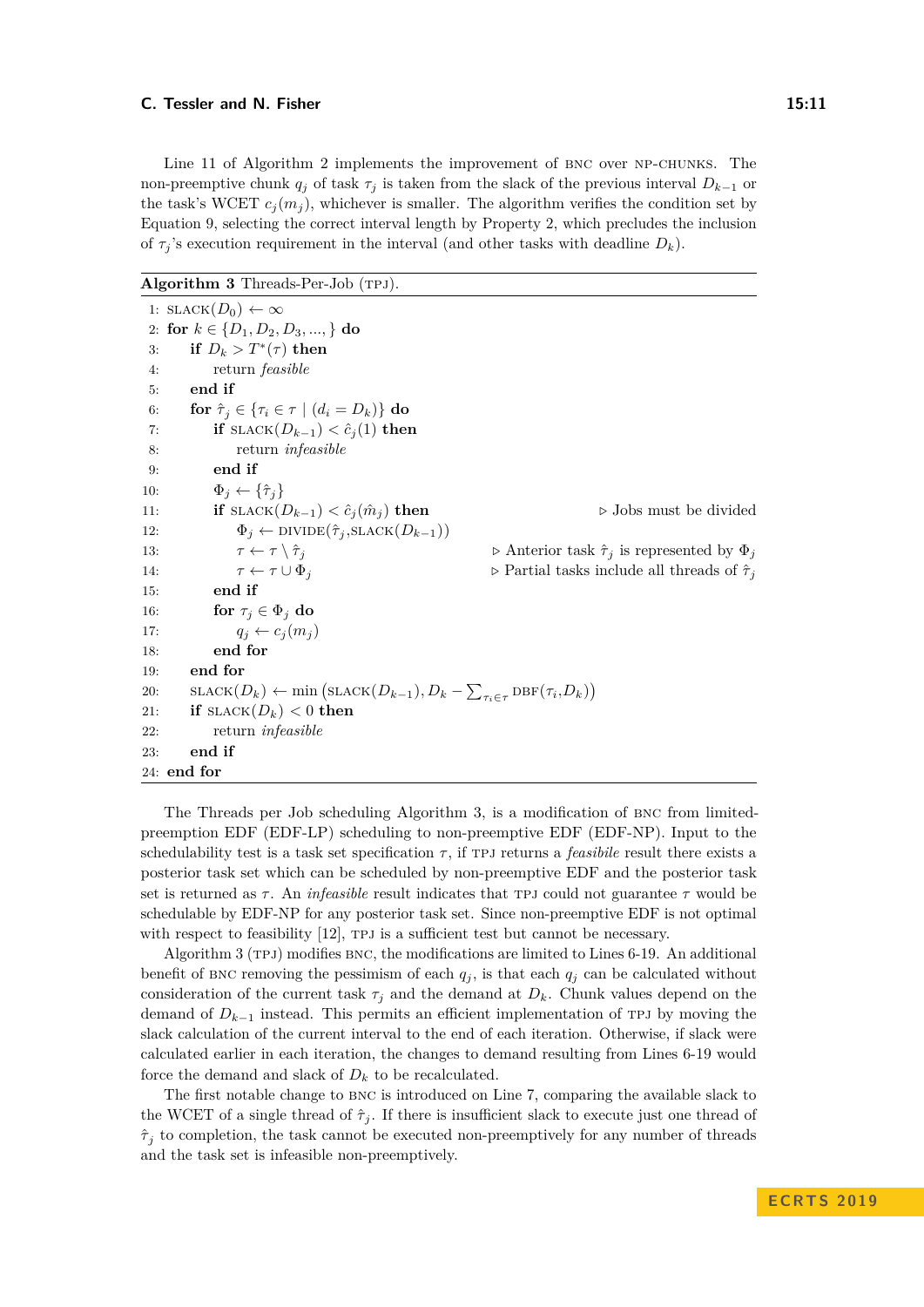Lines [11-15](#page-10-0) introduce several subtle changes. For clarity, it is simpler to discuss the negative case  $(SLACK(D_{k-1}) \geq \hat{c}_i(\hat{m}_i))$  before the positive. When there is sufficient slack for  $\hat{m}_j$  threads to execute without preemption,  $\hat{\tau}_j$  is given its full WCET  $(\hat{c}_j(\hat{m}_j))$  as its non-preemptive chunk. In other words, no division of  $\hat{\tau}_j$  is required and the posterior task set  $\tau$  is unchanged (with respect to  $\hat{\tau}_j$ ). Lines [11-15](#page-10-0) are avoided, the algorithm progresses to the next task such that  $d_i = D_k$ .

However, in the positive case on Line [11](#page-10-0) (when  $SLACK(D_{k-1}) < \hat{c}_i(\hat{m}_i)$ ),  $\hat{m}_i$  threads of  $\hat{\tau}_i$  cannot feasibly execute without being preempted. Therefore,  $\hat{\tau}_i$  must be divided. The DIVIDE procedure creates a partial task  $\Phi_j$  set of  $\hat{\tau}_j$ , such that all tasks  $\tau_p \in \Phi_j$  will complete within the available slack  $c_p(m_p) \leq D_{k-1}$ . The posterior task set  $\tau$  has  $\hat{\tau}_j$  removed, and is replaced by the partial set  $\Phi_j$  maintaining the specified number of threads for  $\hat{\tau}_j$ .

For any task  $\hat{\tau}_j$ , the task is transformed into a partial task set  $\Phi_j$  and assigned a nonpreemptive chunk only once in the iteration where the absolute deadline  $D_k$  is equal to the relative deadline of the task:  $D_k = d_j$ . Since tasks of  $\tau$  are evaluated in strictly increasing absolute deadline order, the impact on demand and non-preemptive chunk sizes of processing  $\hat{\tau}_i$  exclusively impacts demand for larger intervals  $D_\ell > D_k$  and non-preemptive chunk sizes for tasks  $\tau_{\ell} \in \tau$  with greater relative deadlines  $d_{\ell} > \hat{d}_k$ .

<span id="page-11-2"></span> $\blacktriangleright$  **Property 3** (Divisions of  $\hat{\tau}_j$  Exclusively Impacts Interval of Length  $t \geq \hat{d}_j$ ). *Division of*  $\hat{\tau}_j$ *into the partial set*  $\Phi_j$ , and replacing  $\hat{\tau}_j$  in  $\tau$  with  $\Phi_j$  will impact demand exclusively for *intervals of length*  $D_k \geq d_j$ , *slack of absolute deadlines*  $D_k > d_j$  *and therefore non-preemptive chunk values*  $q_\ell$  *for tasks*  $\tau_\ell \in \tau$  *with relative deadlines*  $d_\ell \geq D_k$ 

*By definition of*  $DBF(\hat{\tau}_j,t)$ *, no task of*  $\Phi_j$  *or*  $\hat{\tau}_j$  *can impact the task set*  $\tau$  *demand*  $DBF(\tau,t)$ *when*  $t < d_j$ . Thus replacing  $\hat{\tau}_j$  in  $\tau$ , only affects the demand of intervals with length  $\hat{d}_j$  or *greater. Slack over the interval*  $D_k$  *is calculated from exclusively shorter intervals. Since the demand of the current interval*  $D_k$  *does not influence the slack at*  $D_k$ *, replacing*  $\hat{\tau}_j$  *in*  $\tau$  *only affects the slack of intervals with length greater than Dk. Non-preemptive chunk sizes are assigned based on the available slack, and only those assigned for an interval of length greater than*  $D_k$  *can be affected by replacing*  $\hat{\tau}_j$  *in*  $\tau$ *.* 

```
Algorithm 4 DIVIDE.
```

```
1: procedure \text{DIVIDE}(\hat{\tau}_j, q)2: \Phi_j \leftarrow \{\}3: m \leftarrow \operatorname{argmax} (\hat{c}_i(m) \leq q)m∈\mathbb{Z}^+4: r \leftarrow \hat{m}_i5: while r > 0 do
 6: m_n \leftarrow \min(r, m)7: \tau_p \leftarrow (\hat{p}_j, \hat{d}_j, m_p, \hat{c}_j)▷ Posterior task, same period, deadline, WCET function.
 8: \Phi_j \leftarrow \Phi_j \cup \tau_p9: r \leftarrow r - m_p10: end while
11: return \Phi_i12: end procedure
```
<span id="page-11-1"></span>On Line [12](#page-10-0) of the TPJ Algorithm [3,](#page-10-0) the task  $\hat{\tau}_j$  is divided into  $\Phi_j$  by the DIVIDE procedure. Pseudocode of DIVIDE is given by Algorithm [4.](#page-11-0) The number of tasks in  $\Phi_j$  are determined by the maximum number of threads *m* of  $\hat{\tau}_j$  that can execute non-preemptively within *q* time units. Each task  $\tau_k \in \Phi_j$  is assigned *m* threads of  $\hat{\tau}_j$  or however many remain, whichever is less. The result is that each task set has the following properties.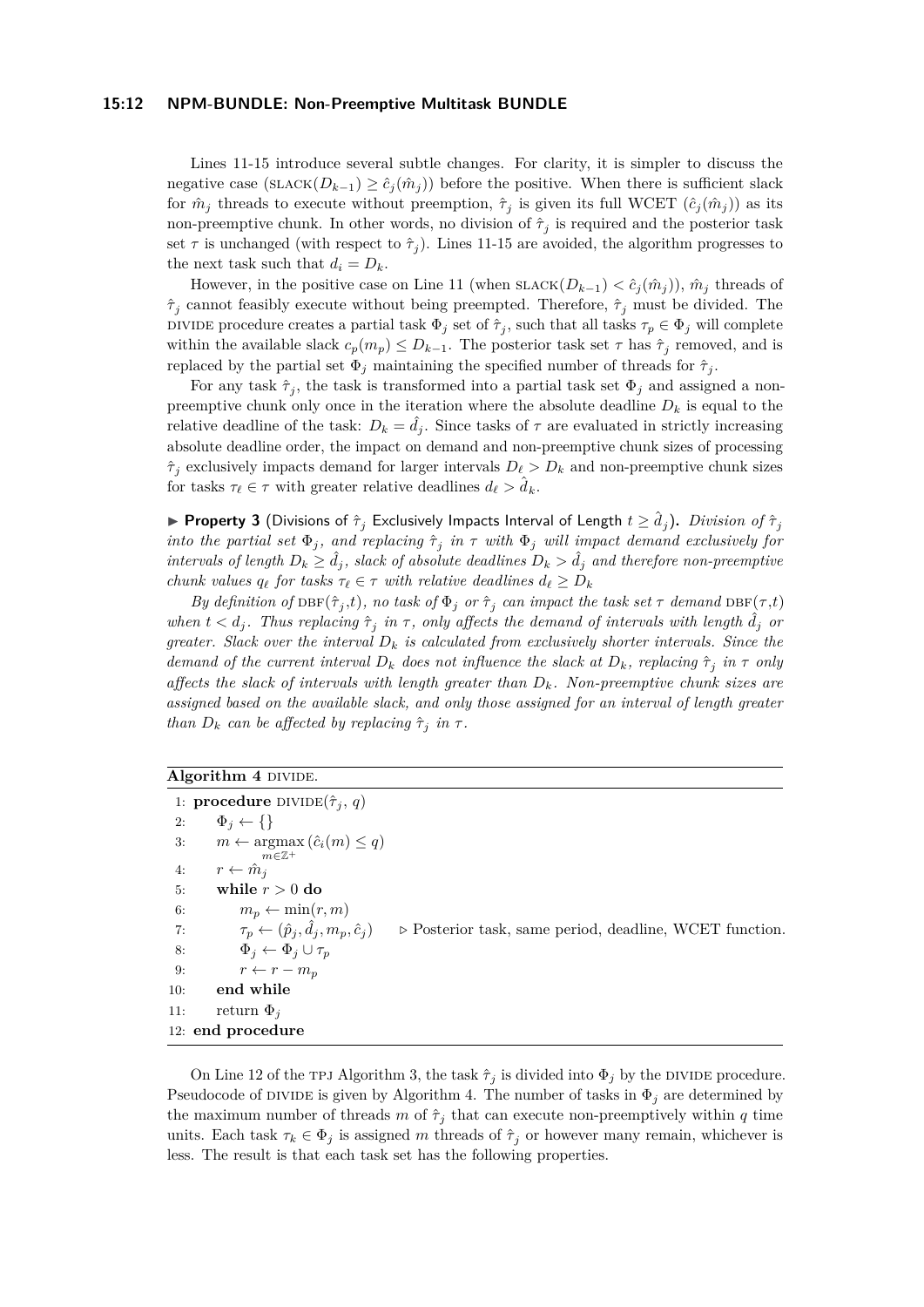I **Property 4** (Partial Task Sets Returned from divide)**.** *The partial task set* Φ*<sup>j</sup> of an anterior task τ*ˆ *for a specific q value (and related maximum threads assigned per job m such that*  $c_i(m) \leq q$  contains posterior tasks where:

**1.** *The exact number of posterior tasks is*  $|\Phi_j| = \lceil \frac{\hat{m}_j}{m} \rceil$ 

**2.** *Exactly*  $\lfloor \frac{\hat{m}_j}{m} \rfloor$  *tasks of*  $\Phi_j$  *are assigned m threads per job.* 

**3.** *There is at most one task*  $\tau_q \in \Phi_j$  *with exactly*  $m_q = \hat{m}_j$  mod *m threads.* 

## <span id="page-12-0"></span>**4.4 Non-Preemptive Feasibility of TPJ and DIVIDE**

The DIVIDE Algorithm [4](#page-11-0) creates a partial task set  $\Phi_j$  for an anterior task  $\hat{\tau}_j$ , assigning as many threads to each task in  $\Phi_j$  as possible. Upon returning  $\Phi_j$  to TPJ,  $\hat{\tau}_j$  is replaced in the task set  $\tau$ . Algorithm [4](#page-11-0) is one method of dividing of  $\hat{\tau}_j$  which TPJ could employ when creating the posterior task set  $\tau$ . This section justifies DIVIDE's method by demonstrating the effect on schedulability and optimality of TPJ.

This section's ultimate objective is to clearly convey Theorem [5;](#page-14-0) concluding that tpj is optimal with respect to task-level non-preemptive multi-threaded feasibility. The theorems that precede Theorem [5](#page-14-0) establish minimal demand and WCET sums for partial sets created by DIVIDE necessary to illustrate TPJ's optimality.

Non-preemptive EDF scheduling of jobs of multiple threads ordered by a thread-level scheduler (such as BUNDLE or BUNDLEP) allows preemptions between threads of the same job but precludes preemptions between jobs. Each task benefits from the advantages of thread-level scheduling by the exclusive use of the processor and shared resources. Since task set specifications may be divided, a specification is feasible when threads of the specification  $\hat{\tau}$  may be assigned to tasks such that the posterior task set  $\tau$  is feasible by EDF-NP.

I **Definition 11** (npm-feasible)**.** *A task set specification τ*ˆ *is task-level non-preemptive multithreaded feasible (*npm-feasible*) if there exists a posterior task set τ of τ*ˆ *such that all multi-threaded jobs scheduled by EDF-NP will always meet their deadlines.*

For the theorems that follow, unless necessary to discriminate between anterior and posterior tasks, the anterior task  $\hat{\tau}_i$  will be written  $\tau_i$ . The sum of the demand of the partial tasks of  $\tau_i$  for an interval of length *t* is  $\sum_{\tau_k \in \Phi_i} \text{DBF}(\tau_k, t)$ .

<span id="page-12-1"></span>I **Theorem 1** (Minimal Demand of Partial Task Sets Over All Intervals)**.** *For a partial task set*  $\Phi_i$  *of an anterior task*  $\tau_i$  *with*  $m_i$  *threads, minimizing*  $\sum_{\tau_k \in \Phi_i} \text{DBF}(\tau_k, d_i)$  *minimizes*  $\sum_{\tau_k \in \Phi_i} \text{DBF}(\tau_k, t)$  *for all*  $t \geq 0$ *.* 

**Proof.** Provided into two parts, when  $t < d_i$  and  $t \geq d_i$ . The first portion is a simple direct argument. The second portion is by contradiction.

*Part 1*: When  $t < d_i$ ,  $0 = \sum_{\tau_k \in \Phi_i} \text{DBF}(\tau_k, t)$ . By definition of the demand bound function (Equation [4\)](#page-6-2) the execution requirement of a task is zero before the first possible deadline. All tasks  $\tau_k \in \Phi_i$  share the same relative deadlines  $d_k = d_i$  and absolute deadlines because  $p_k = p_i$ . These follow from the definition of division (Definition [1\)](#page-4-1) and partial tasks (Definition [2\)](#page-4-2). Since  $t < d_i$ ,  $DEF(\tau_k, t) = 0$  for all  $\tau_k \in \Phi_i$ . Therefore,  $\sum_{\tau_k \in \Phi_i} DEF(\tau_k, t)$  will be minimal (exactly zero) when  $t < d_i$ , regardless of  $\sum_{\tau_k \in \Phi_i} \text{DBF}(\tau_k, d_i)$ .

*Part 2*: When  $t \geq d_i$ , assume  $\sum_{\tau_k \in \Phi_i} \text{DBF}(\tau_k, d_i)$  is minimal and  $\sum_{\tau_k \in \Phi_i} \text{DBF}(\tau_k, t)$  is not minimal. Since all partial tasks  $\tau_k \in \Phi_i$  share absolute deadlines (as described in Part 1), demand for each task  $\text{DBF}(\tau_k, t)$  increases only for values of t that equal absolute deadlines. Furthermore, the execution requirement of every  $\tau_k$  increases exactly by  $c_k(m_k)$  for each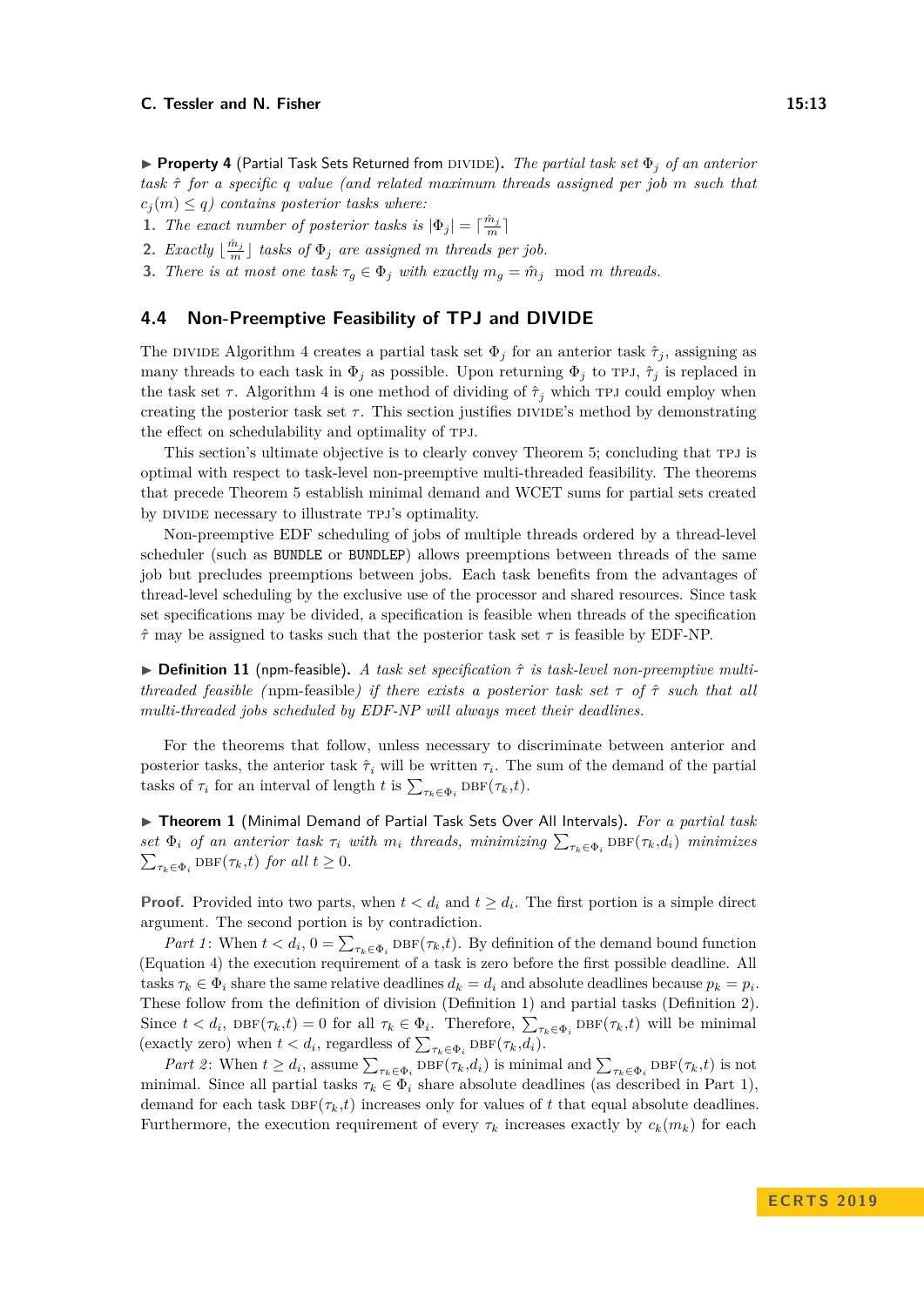absolute deadline of  $\tau_i = \{D_1, D_2, ...\}$ :

$$
DBF(\tau_k, D_1) = 1 \cdot c_k(m_k)
$$
  

$$
DBF(\tau_k, D_2) = 2 \cdot c_k(m_k)
$$
  
...  

$$
DBF(\tau_k, D_z) = z \cdot c_k(m_k)
$$

Utilizing Property [2,](#page-9-3) for  $t \geq d_i$  and  $D_z$ , where  $D_z$  is the greatest absolute deadline of  $\tau_i$ less than or equal to  $t$  ( $D_z \leq t$ ):

$$
\sum_{\tau_k \in \Phi_i} \text{DBF}(\tau_k, t) = \sum_{\tau_k \in \Phi_i} z \cdot \text{DBF}(\tau_k, d_i) = z \cdot \sum_{\tau_k \in \Phi_i} \text{DBF}(\tau_k, d_i)
$$

Because *z* depends on *t* (and is completely independent of the division of the partial task set), if  $\sum_{\tau_k \in \Phi_i} \text{DBF}(\tau_k, t)$  were not minimal then  $\sum_{\tau_k \in \Phi_i} \text{DBF}(\tau_k, d_i)$  could not be minimal, contradicting the assumption.

Combining Parts 1 and 2, when the demand for the partial tasks of  $\tau_i$  is minimized for the interval  $d_i$ , the demand of partial tasks of  $\tau_i$  is minimized for all intervals of length  $t \geq 0$ .

<span id="page-13-0"></span>I **Corollary 2** (Minimal WCET Sum of Φ*<sup>i</sup>* Minimizes Demand Over the Interval *di*)**.** *The demand of*  $\Phi_i$  *over the interval d<sub>i</sub> is minimized when the sum of WCET of*  $\Phi_i$  *is minimized.* 

**Proof.** Following directly from Theorem [1,](#page-12-1) where the demand over the interval *d<sup>i</sup>* of each task  $\tau_k \in \Phi_i$  is given by  $\text{DBF}(\tau_k, d_i) = 1 \cdot c_k(m_k) = c_k(m_k)$ . Then,

$$
\sum_{\tau_k \in \Phi_i} \text{DBF}(\tau_k, d_i) = \sum_{\tau_k \in \Phi_i} c_k(m_k)
$$

Thus, minimizing  $\sum_{\tau_k \in \Phi_i} c_k(m_k)$  minimizes  $\sum_{\tau_k \in \Phi_i} \text{DBF}(\tau_k, d_i)$ 

**► Corollary 3** (Minimal WCET Sum of  $\Phi$ <sub>*i*</sub> Minimizes Demand Over all Intervals  $t > 0$ ). *The demand of*  $\Phi_i$  *over alls interval*  $t \geq 0$  *is minimized when the sum of WCET of*  $\Phi_i$  *is minimized.* 

**Proof.** Following directly from Theorem [1](#page-12-1) and Corollary [2.](#page-13-0)

<span id="page-13-2"></span>▶ **Definition 12** (Assumptions of Theorem [4\)](#page-13-1). For the following theorem, there are several *assumptions that must be upheld for the result to be valid. These assumptions are consequences of the non-preemptive setting and requirements of the task set specification.*

- **1.** *All tasks τ<sup>i</sup> must be characterized by strictly increasing discrete concave WCET function*  $c_i(m_i)$ .
- **2.** *Any task*  $\tau_i \in \tau$  *where*  $c_i(m_i) > q_i$  *is not schedulable non-preemptively. Consequently, no* assignment of  $m_i$  may cause  $c_i(m_i) > q_i$  or the task set is infeasible.
- **3.** The greatest number of threads assigned to a task  $\tau_i$  such that  $c_i(m_i) \leq q_i$  is named  $m = \operatorname{argmax}(c_i(m) \leq q_i).$ *m*∈Z<sup>+</sup>

<span id="page-13-1"></span>**If Theorem 4** (Minimal Sum of WCET of  $\Phi_i$  for any *q* by DIVIDE). For an anterior task  $\hat{\tau}_i$ *and non-preemptive chunk size*  $q$ , DIVIDE *will produce a partial task set*  $\Phi_i$  *with minimum WCET sum among all possible partial task sets of*  $\hat{\tau}_i$ .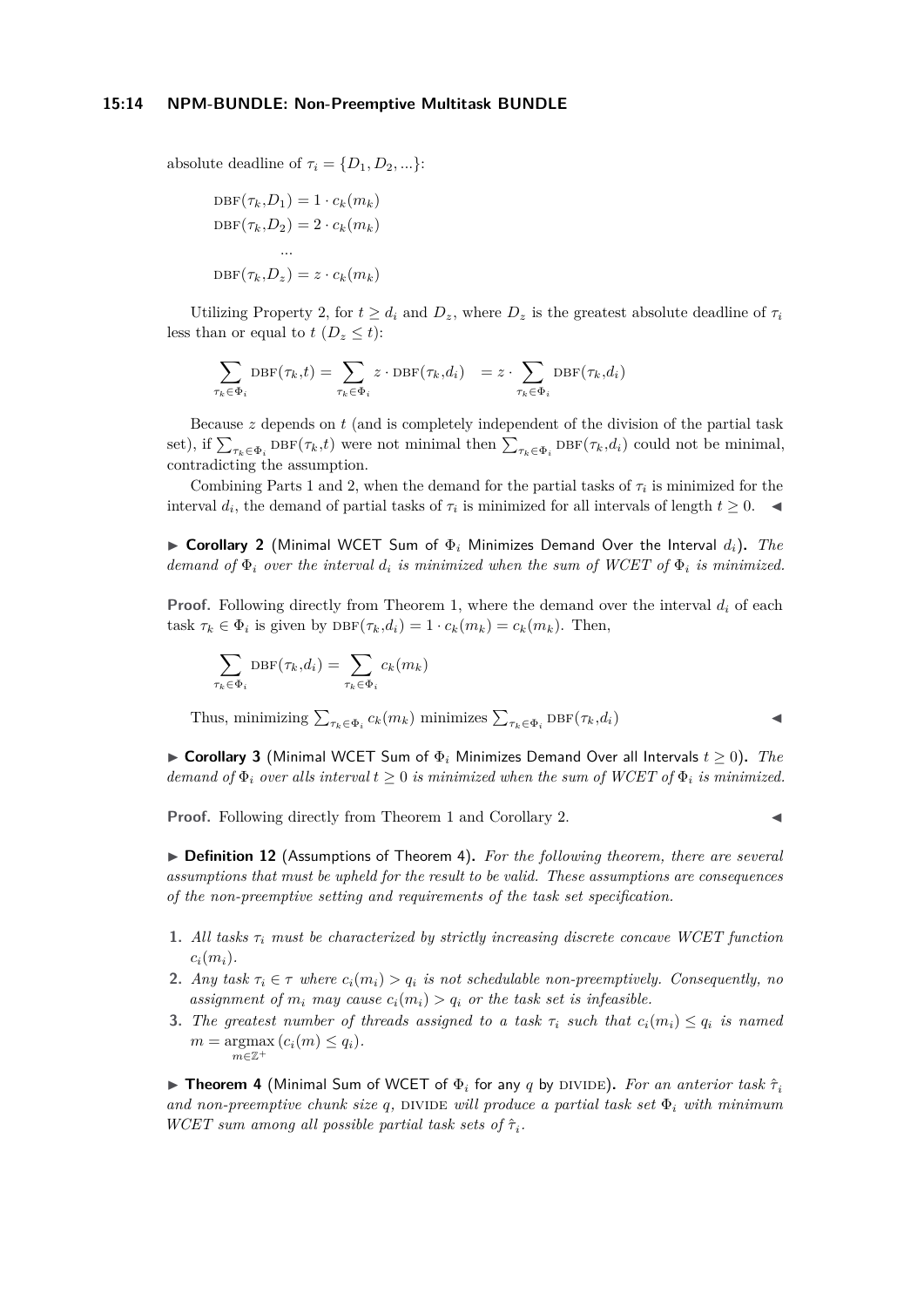**Proof.** To illustrate a contradiction, assume  $\Phi_i$  returned from DIVIDE does not have the minimal WCET sum for a specific *q* and task  $\hat{\tau}_i$ . There must exist a partial task set  $\Phi_k$  of  $\hat{\tau}_i$ that differs, ie.  $\Phi_i \neq \Phi_k$  and

$$
\sum_{\tau_k \in \Phi_k} c_k(m_k) < \sum_{\tau_j \in \Phi_i} c_j(m_j)
$$

By Property [4](#page-11-1) of partial tasks created by DIVIDE,  $\Phi_i$  will have at most one task with less than *m* threads assigned to it. For  $\Phi_k$  to differ, it must have at least two tasks with less than *m* threads assigned to them. Call these two tasks with less than *m* threads  $\tau_x, \tau_y \in \Phi_k$ . Select  $\tau_x$  as the task with the greater number of threads  $m_x \ge m_y$ .

Consider the impact on  $\sum_{\tau_k \in \Phi_k} c_k(m_k)$  of moving one thread of  $\tau_y$  to  $\tau_x$ , as the operation of adding the difference of WCET values for  $c_x(m_x + 1)$  and  $c_y(m_y - 1)$  to the sum.

$$
\left(\sum_{\tau_k \in \Phi_k} c_k(m_k)\right) - c_x(m_x) + c_x(m_x + 1) - c_y(m_y) + c_y(m_y - 1)
$$
  
= 
$$
\left(\sum_{\tau_k \in \Phi_k} c_k(m_k)\right) + (c_x(m_x + 1) - c_x(m_x)) - (c_y(m_y) - c_y(m_y - 1))
$$

By the concave growth Property [1](#page-5-1) and virtue of  $m_y \leq m_x$ , the quantity  $(c_x(m_x+1) - c_x(m_x))$  is less than or equal to  $(c_y(m_y) - c_y(m_y-1))$  so the difference must be less than or equal to zero. Therefore:

$$
\left(\sum_{\tau_k \in \Phi_k} c_k(m_k)\right) + \left(c_x(m_x + 1) - c_x(m_x)\right) - \left(c_y(m_y) - c_y(m_y - 1)\right) \le \sum_{\tau_k \in \Phi_k} c_k(m_k)
$$

The WCET sum of  $\Phi_k$  can be reduced by moving one thread of  $\tau_y$  to  $\tau_x$ . When  $m_x = m$ no more threads may be assigned to  $\tau_x$  or the system will be infeasible by Definition [12.](#page-13-2) While there are two (or more) tasks of  $\tau_x, \tau_y \in \Phi_k$  with fewer than *m* threads assigned, moving one thread from  $\tau_y$  to  $\tau_x$  will reduce the WCET sum. By repeatedly moving tasks to reduce the WCET sum,  $\Phi_k$  will satisfy all aspects of Property [4](#page-11-1) of partial task sets created by DIVIDE, ie.  $\Phi_i = \Phi_k$  after all moves have been completed. This contradicts the assumption that  $\Phi_i \neq \Phi_k$  and the relationship of their WCET sums, therefor  $\Phi_i$  is minimal.

<span id="page-14-0"></span>**Figure 1 Theorem 5** (TPJ is Optimal with Respect to npm-feasibility). *For a task set specification*  $\hat{\tau}$ *,* TPJ returns feasible if and only if there exists an npm-feasible posterior task set  $\tau$  of  $\hat{\tau}$ .

**Proof.** *Forward Direction* (TPJ returns feasible for  $\hat{\tau} \implies \exists$  a posterior task set  $\tau | \tau$  is npm-feasible): The TPJ algorithm returned a posterior task set  $\tau$  where the infeasibility condition (Equation [9\)](#page-9-1) is never satisfied across intervals of length  $0 \le t \le T^*(\tau)$  and every job of  $\tau_i \in \tau$  executes non-preemptively for  $c_i(m_i) \leq q_i$  time units. Therefore,  $\tau$  is npm-feasible.

*Reverse Direction* ( $\exists$  a posterior task set  $\tau | \tau$  is npm-feasible  $\implies$  TPJ returns feasible for *τ*ˆ): For the purpose of demonstrating a contradiction, assume tpj returns infeasible for an npm-feasible task set  $\hat{\tau}$ . Name the absolute deadline which TPJ returned infeasibility for  $D_x$  from the set ordered deadlines  $\{D_1, D_2, ...\}$  and the task which generated  $D_x, \hat{\tau}_x$ . Name the set of tasks with relative deadlines smaller than  $\tilde{d}_x$ ,  $\bar{\tau}$ .

For any task  $\tau_k \in \bar{\tau}$  and partial task set  $\Phi_k$  of  $\tau_k$  included in the posterior set  $\tau$ , the number of tasks and threads assigned to each  $\Phi_k$  cannot be affected by  $\hat{\tau}_x$  due to  $\hat{d}_x > d_k$ and Property [3.](#page-11-2) The combined set of posterior tasks of  $\bar{\tau}$  in  $\tau$  is denoted  $\dot{\tau} = \bigcup_{\tau_k \in \bar{\tau}} \Phi_k$ .

There are two cases where tpj will return infeasible for *τ*ˆ, on Line [8](#page-10-0) and Line [22.](#page-10-0) Both illustrate a contradiction with the respect to demand.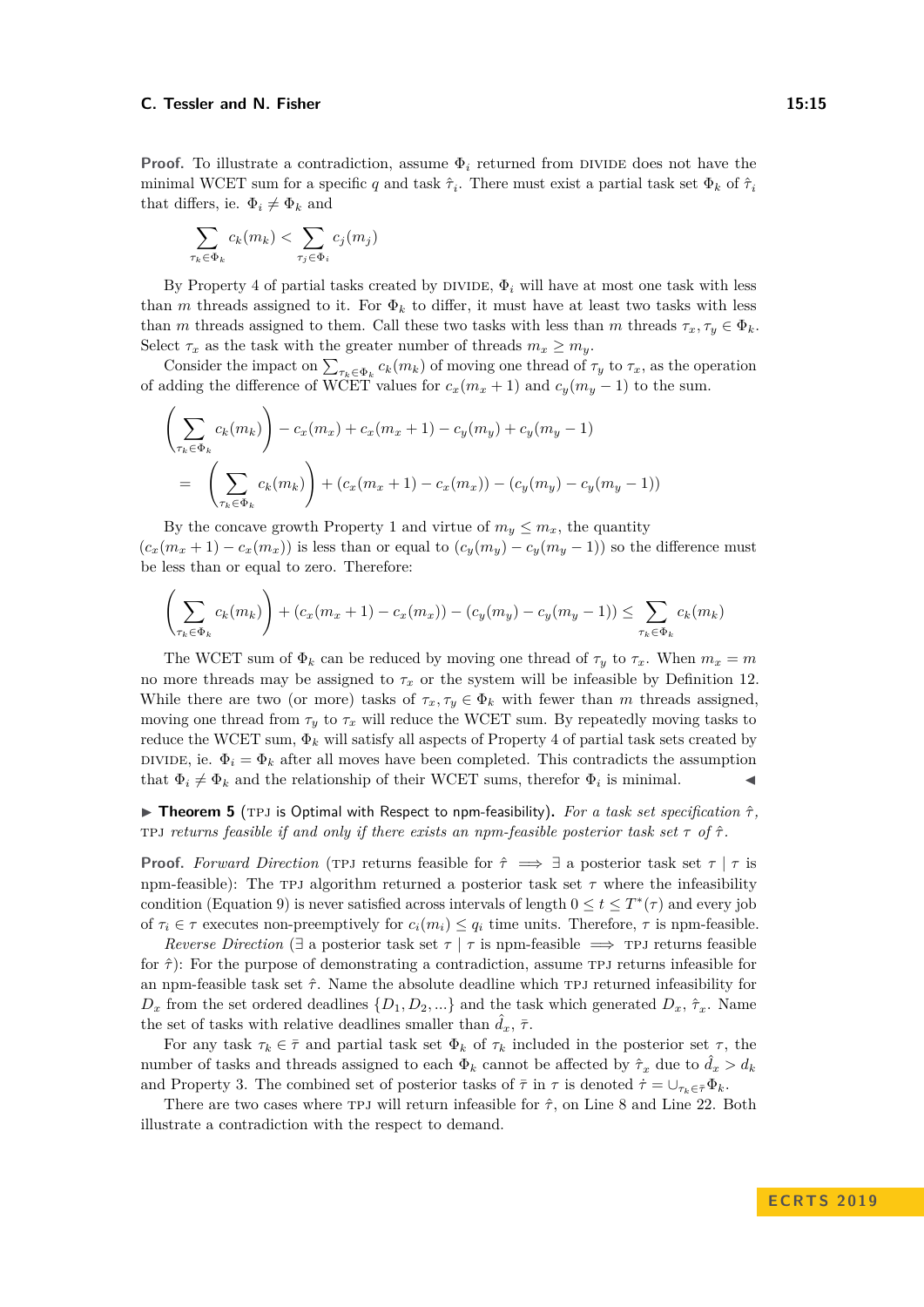*Line* [8](#page-10-0): If the returns infeasible for  $\hat{\tau}$  on Line 8 there is insufficient slack  $q_x$  to execute any one-thread job of  $\hat{\tau}_x$  non-preemptively. Since slack is inversely related to demand, the demand of  $\tau$  is too great to allow any thread of  $\tau_x$  as part of a feasible task set.

*Line* [22](#page-10-0): If TPJ returns infeasible for  $\hat{\tau}$  on Line [22,](#page-10-0) there is insufficient supply for  $\Phi_x$  (the set of partial tasks of  $\hat{\tau}_x$ ). By Corollary [2](#page-13-0) and Theorem [4](#page-13-1) the demand of  $\Phi_x$  is minimal over all intervals for the available slack  $q_x$ . Due to Property [3](#page-11-2) only tasks with shorter relative deadlines i.e.  $\dot{\tau}$ , can impact the demand of  $\Phi_x$  by affecting  $q_x$ . In this case, the demand of  $\dot{\tau}$ is too great for the demand of  $\Phi_x$  to be included as part of a feasible task set.

By assumption  $\hat{\tau}$  is npm-feasible, the infeasibility conditions on Lines [8](#page-10-0) and [22](#page-10-0) of TPJ indicate the demand of  $\tau$  is too great. However, TPJ adds each partial set  $\Phi_k$  to  $\tau$  in increasing deadline order. By Property [3,](#page-11-2) every  $\Phi_k$  added to  $\dot{\tau}$  exclusively impacts the demand of larger deadlines. Every  $\Phi_k$  increases the demand of  $\tau$  minimally starting with  $D_1$ , maximizing the slack available for partial task sets with greater deadlines; thus the demand of  $\tau$  is minimal and cannot be reduced. For  $\hat{\tau}$  to be npm-feasible, there must be another partial task set that reduces  $\dot{\tau}$ 's demand, which is a direct contradiction. Therefore, TPJ must return feasible.  $\blacktriangleleft$ 

## <span id="page-15-0"></span>**5 Evaluation**

Evaluation [\[28\]](#page-22-3) of TPJ and the non-preemptive multi-threaded task model presented in this work focuses on the schedulability ratio of synthetic task sets and a case study based upon the evaluation of BUNDLEP [\[29\]](#page-22-8). The ratio of task set specifications deemed schedulable by tpj for EDF-NP will be compared to np-chunks in both limited and fully preemptive settings for EDF. What follows is a description of the parameters to task set specification generation, the prescribed evaluation metrics, and analysis of the results.

## **5.1 Generating Task Sets**

A specified task set  $\tau$  is generated with four parameters, M the total number of threads of execution, *U* the target utilization, a maximum growth factor  $\mathbb{F}$ , and *m* the maximum number of threads per task. The number of threads *M* may be one of {3*,* 5*,* 7*,* 10*,* 25*,* 50*,* 100} with dependent *m* values of  $\{2, 2, 3, 4, 8, 16, 32\}$ . Utilization varies from [0.1, 0.9] and the growth factor varies from [0.1, 0.9] independently by increments of 0.1.

Each task  $\tau_i \in \tau$  is assigned  $m_i$  threads from a random uniform integer distribution over [1, *m*], such that the sum of all threads is equal to  $M = \sum_{\tau_i \in \tau} m_i$ . A task's period  $p_i$  is from a uniform integer distribution over [10, 1000]. Utilization  $u_i$  of each task  $\tau_i$  is calculated using the UUniFast $(n, U)$  [\[9\]](#page-21-16) algorithm, where  $n = |\tau|$ .

A task's WCET is assigned for  $m_i$  threads,  $c_i(m_i) = [p_i \cdot U_i]$ . Tasks are given a growth factor  $\mathbb{F}_i$  in a uniform real distribution over [0.1*,*  $\mathbb{F}$ ]. The remaining  $m_i - 1$  WCET values are determined by substituting  $\mathbb{F}_i$  into Equation [3.](#page-6-1) The relative deadline of  $\tau_i$ ,  $d_i$  is taken from a uniform integer distribution over  $[\max(c_i(m_i), p_i/2), 1000]$ .

For each combination of  $(M, m, U, \mathbb{F})$ , 1000 task sets specifications are generated. Table [2](#page-15-1) summarizes the parameters of task set generation. The smaller values of *M* are taken from [\[7\]](#page-20-8) and the dependent *m* values were selected to avoid one task consuming more than half of the threads in the task set specification (where possible).

<span id="page-15-1"></span>**Table 2** Task Set Generation Parameters.

|  | $\boxed{U$ [0.1, 0.9] $\boxed{M}$ {3, 5, 7, 10, 25, 50, 100} |  |  |  |  |
|--|--------------------------------------------------------------|--|--|--|--|
|  | $\mathbb{F}$ [0.1, 0.9] $\ m\ $ {2, 2, 3, 4, 8, 16, 32}      |  |  |  |  |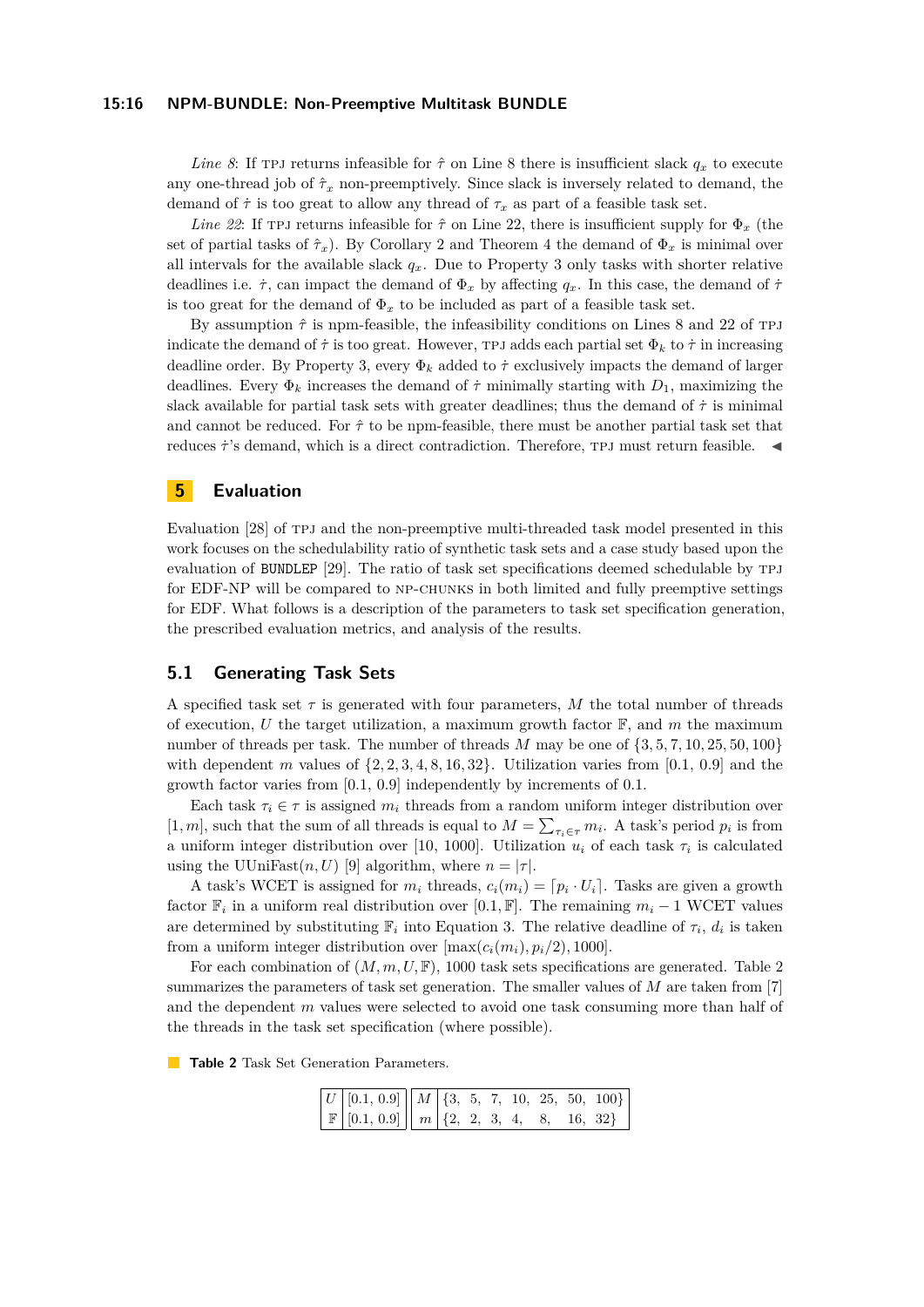## **5.1.1 Applicability of Parameters**

To avoid favoring tpj, the task set generation parameters *m* and F were carefully selected. For the threads per task *m*, a large *m* favors tpj. Therefore, no single task my be assigned more than half the total threads:  $m \leq \lfloor \frac{M}{2} \rfloor$  (except for  $M = 3$ ).

The growth factor  $\mathbb F$  is informed by previous results for BUNDLEP [\[29\]](#page-22-8). In [29], multithreaded tasks are constructed from the Mälardalen WCET benchmarks [\[16\]](#page-21-17). Task analysis in [\[29\]](#page-22-8) yields growth factors below 0.1 for several benchmarks. A lower bound (0.1) on  $\mathbb F$ greater than observed values is pessimistic, resulting in less favorable results for tpj.

## **5.2 Case Study**

BUNDLEP's evaluation covers 18 benchmarks for distinct architecture configurations. An architecture configuration includes the block reload time (BRT), cycles per instruction (CPI), and number of cache lines. One of the least favorable in terms of the analytical benefit of BUNDLEP is a BRT of 100, CPI of one, and 32 cache lines. From this configuration, the WCET values and growth factors were extracted, growth factors ranging in the range [0*.*08*,* 3*.*02]. [1](#page-16-0)

From these results of BUNDLEP 1000 task sets with 18 tasks (one per benchmark) and a total 100 threads were generated per utilization target. The utilization target ranged from 0.1 to 1.0 increments of 0.1. Threads were assigned to each task *τ<sup>i</sup>* from a distribution over  $m_i \in [2, 8]$ . Each tasks utilization, period, and deadline,  $c_i(m_i)$  were assigned using the same method as synthetic tasks. The WCET values for fewer threads  $1 \leq k \leq m_i$ , were scaled such that the value of  $c_i(k)/c_i(m_i)$  remained constant after the  $c_i(m_i) = [p_i \cdot U_i]$  assignment.

## **5.3 Evaluation Metrics**

TPJ is compared with the NP-CHUNKS schedulability test in non-preemptive (EDF-NP) and preemptive (EDF-P) settings. The focus of the evaluation is on the non-preemptive setting. The preemptive setting serves as a comparison to alternative scheduling strategies and the theoretical best case. For EDF-P, preemptions incur **no** penalty, CRPD or otherwise. In this highly advantageous setting for EDF-P, tpj can still produce feasible non-preemptive task sets np-chunks deems infeasible in a preemptive setting!

To compare schedulability tests, each task set specification *τ*ˆ is provided to tpj without modification under EDF-NP scheduling. tpj will transform the task set producing a posterior task set  $\tau$  if a feasible one exists. A task set specification  $\hat{\tau}$  cannot be provided directly to np-chunks, since np-chunks has no concept of threads per job.

To be suitable for analysis by NP-CHUNKS, a task set specification  $\hat{\tau}$  is transformed into two posterior task sets. The first task set,  $\tau^1$  represents single-threaded tasks by including all threads of  $\hat{\tau}$  as individual tasks. The second task set,  $\tau^m$  represents the tasks of  $\hat{\tau}$  as indivisible, executing all specified threads without preemption per job. Each task in  $\tau^m$ benefits from the thread-level scheduler but does not expose the threaded nature of the task to the scheduling algorithm. This is achieved by modifying an anterior task  $\hat{\tau}_i$  with  $\hat{m}_i > 1$ and  $\hat{c}_i(\hat{m}_i)$  to a posterior task  $\tau_i$  with  $m_i = 1$  and  $c_i(1) = \hat{c}_i(\hat{m}_i)$ .

The NP-CHUNKS schedulability test will produce results for  $\tau^1$  and  $\tau^m$  in both preemptive and non-preemptive settings. For non-preemptive schedulability analysis, each task  $\tau_i \in \tau^1$ or  $\tau^m$  must have a non-preemptive chunk size  $q_i \geq c_i(m_i)$ . When evaluating preemptive EDF schedulability for  $\tau^1$  and  $\tau^m$ , the results are labeled EDF-P:1 and EDF-P:M respectively. When evaluating non-preemptive EDF schedulability, the results are labeled EDF-NP:1 and

<span id="page-16-0"></span> $^{\rm 1}$  Due to length restrictions the full listing of WECT and growth factors are omitted.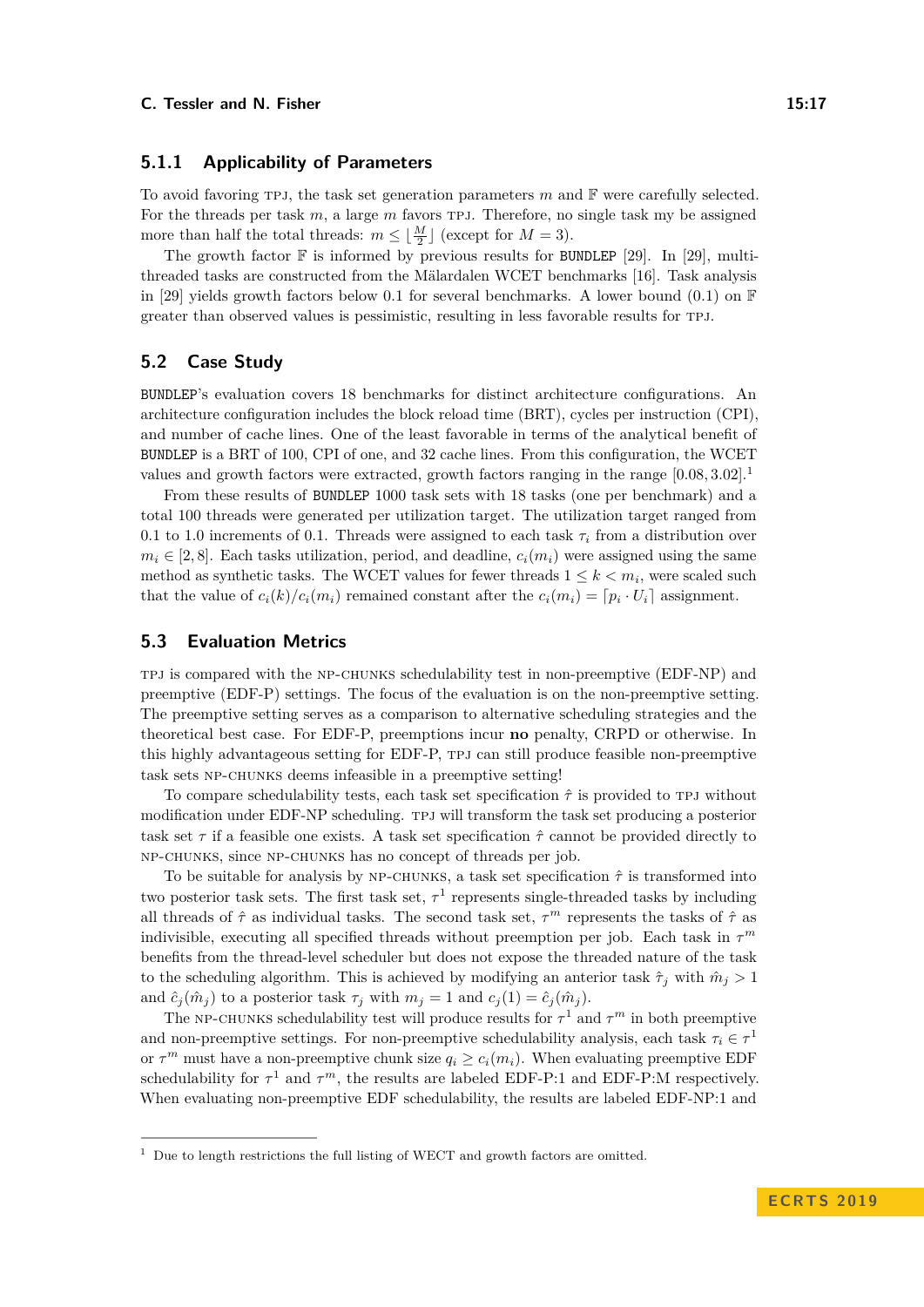#### **15:18 NPM-BUNDLE: Non-Preemptive Multitask BUNDLE**

| Test      | Task Set | EDF-NP     | EDF-P      |  |
|-----------|----------|------------|------------|--|
| TPJ       |          | EDF-TPJ    |            |  |
|           |          | $EDF-NP:1$ | $EDF-P:1$  |  |
| NP-CHUNKS | $\tau^m$ | $EDF-NP:M$ | $EDF-P: M$ |  |

<span id="page-17-0"></span>**Table 3** Schedulability Test Combinations.

EDF-NP:M. Schedulability results for tpj under EDF-NP scheduling are labeled EDF-TPJ. Table [3](#page-17-0) gives a synopsis of the schedulability tests. Schedulability ratios for each of the combinations are calculated for every  $(M, m, U, \mathbb{F})$  configuration.

It must be noted that EDF-P:M is an unrealistic schedulability test. It serves only as a theoretical limit to the benefits of concave growth. Concave growth is a result of scheduling threads of the same job without preemption by another job with a BUNDLE-based thread-level scheduler. However, current BUNDLE implementations require that an executing task cannot be preempted by a different task. Such a preemption would destroy the cache benefits and analysis of BUNDLE scheduling. Analysis of EDF-P:M assumes preemptions between jobs are allowed and have zero cost. It is included as a reference for tpj's performance, as a ceiling for what is theoretically possible given ideal (but likely impossible) conditions.

As a consequence of transforming multi-threaded task set specifications *τ*ˆ to singlethreaded task sets  $\tau^1$ , some single threaded task sets may not be feasible. One reason for a task set  $\tau^1$  to become infeasible is the utilization exceeding one, while  $\tau^m$  and  $\hat{\tau}$  have utilization less than one. In this setting, EDF-TPJ is capable of scheduling task sets that preemptive EDF cannot.

For a task set specification configuration  $(M, m, U, \mathbb{F})$ , call *S* the set of all task set specifications  $\hat{\tau}$  generated for the configuration. Call *s* the set of  $\tau^1$  task sets transformed from  $\hat{\tau} \in S$  such that  $\tau^1$  has utilization greater than one. The set  $s^{\text{TPJ}}$  is the subset of *s* deemed feasible by the TPJ schedulability test. That is,  $s^{TPJ}$  is the set of all tasks TPJ could schedule, yet EDF-P:1 could not (even) when CRPD values are zero.

<span id="page-17-1"></span>

## **5.4 Results**



Schedulability ratios from the BUNDLEP case study are given in Figure [2a.](#page-17-1) For the target architecture and 18 benchmarks, EDF-TPJ consistently outperforms the other nonpreemptive algorithms. For preemptive EDF-P:1 (with zero cost preemptions), EDF-TPJ has higher schedulability ratios for the majority of target utilization values. EDF-TPJ's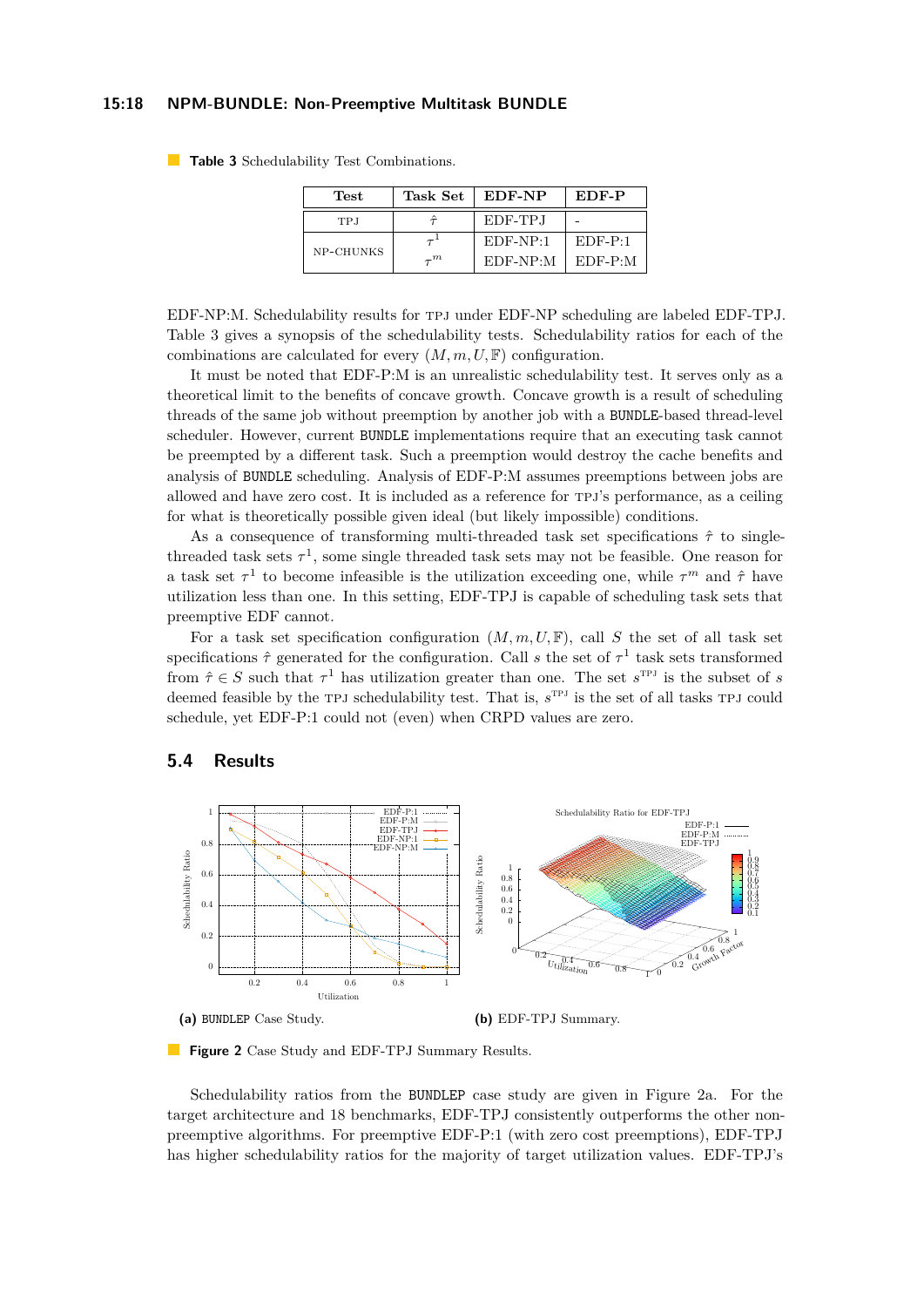comparative performance increases with the target utilization. This case study demonstrates the benefit of tpj to non-preemptive and (potentially) preemptive approaches.

Figures [2b,](#page-17-1) [3a,](#page-18-0) and [3b,](#page-18-0) summarize the results for the synthetic task sets varied by the utilization and growth factor. Within each graph, the schedulability ratios provided by EDF-P:1 and EDF-P:M serve as references. The difference between EDF-P:1 and the subject of the graph illustrate the benefit of preemptive scheduling. Inclusion of EDF-PM highlights the theoretical limit of concave growth to schedulability.

<span id="page-18-0"></span>

**(a)** EDF-NP:1 Summary.

**Figure 3** EDF-NP:1 and EDF-NP:M Summary.

Including EDF-P:1 and EDF-P:M in each of the summary graphs eases the comparison between EDF-NP:1, EDF-NP:M, and EDF-TPJ. Comparing EDF-NP:1 [\(3a\)](#page-18-0) to EDF-NP:M [\(3b\)](#page-18-0), illustrates the benefits of the model and scheduling mechanism. EDF-NP:M has a consistently higher schedulability ratio for all utilizations and growth factors. EDF-TPJ [\(2b\)](#page-17-1) outperforms EDF-NP:M, with higher schedulability ratios for all utilizations and growth factors due to the ability to transform task sets. EDF-TPJ performs best among the nonpreemptive tests across all configurations. Additionally, EDF-TPJ is able to schedule task sets deemed infeasible for EDF-P:1.

Table [4](#page-18-1) summarizes the infeasible utilization findings for the synthetic tasks. For moderate and larger values of  $M(\geq 25)$ , the number of infeasible by utilization task sets dominate the specifications. For 25, 50, and 100 total threads, the infeasible by utilization comprise 44, 59, and 74 percent of the task sets respectively, with EDF-TPJ finding 25, 34, and 45 percent feasible. This illustrates the large potential of the proposed model, in conjunction with concave growth WCET functions of thread-level schedulers (e.g. BUNDLE and BUNDLEP).

| (M,m)           |                   | $(3,2)$ $(5,2)$ |               |       |       |       | $(7,3)$ $(10,4)$ $(25,8)$ $(50,16)$ $(100,32)$ Total |        |
|-----------------|-------------------|-----------------|---------------|-------|-------|-------|------------------------------------------------------|--------|
|                 | $\parallel$ 81000 | 81000           | 81000   81000 |       | 81000 | 81000 | 81000                                                | 567000 |
| s               | 3131              | 4973            | 11744         | 18689 | 36565 | 49147 | 59412                                                | 183661 |
| $ s^{\rm TPJ} $ | 465               | 291             | 1437          | 3065  | 9426  | 16912 | 25832                                                | 57428  |

<span id="page-18-1"></span>**Table 4**  $U > 1$  Feasibility.

There are two noteworthy trends within the schedulability results. The simpler of the two is the relationship between utilization and schedulability ratio for a fixed growth factor. Figure [4a](#page-19-0) illustrates the trend common among  $M \leq 10$  total threads. The trend for preemptive and non-preemptive schedulability tests when utilization increases is for the schedulability ratio to decrease. However, EDF-TPJ always outperforms the other non-preemptive tests.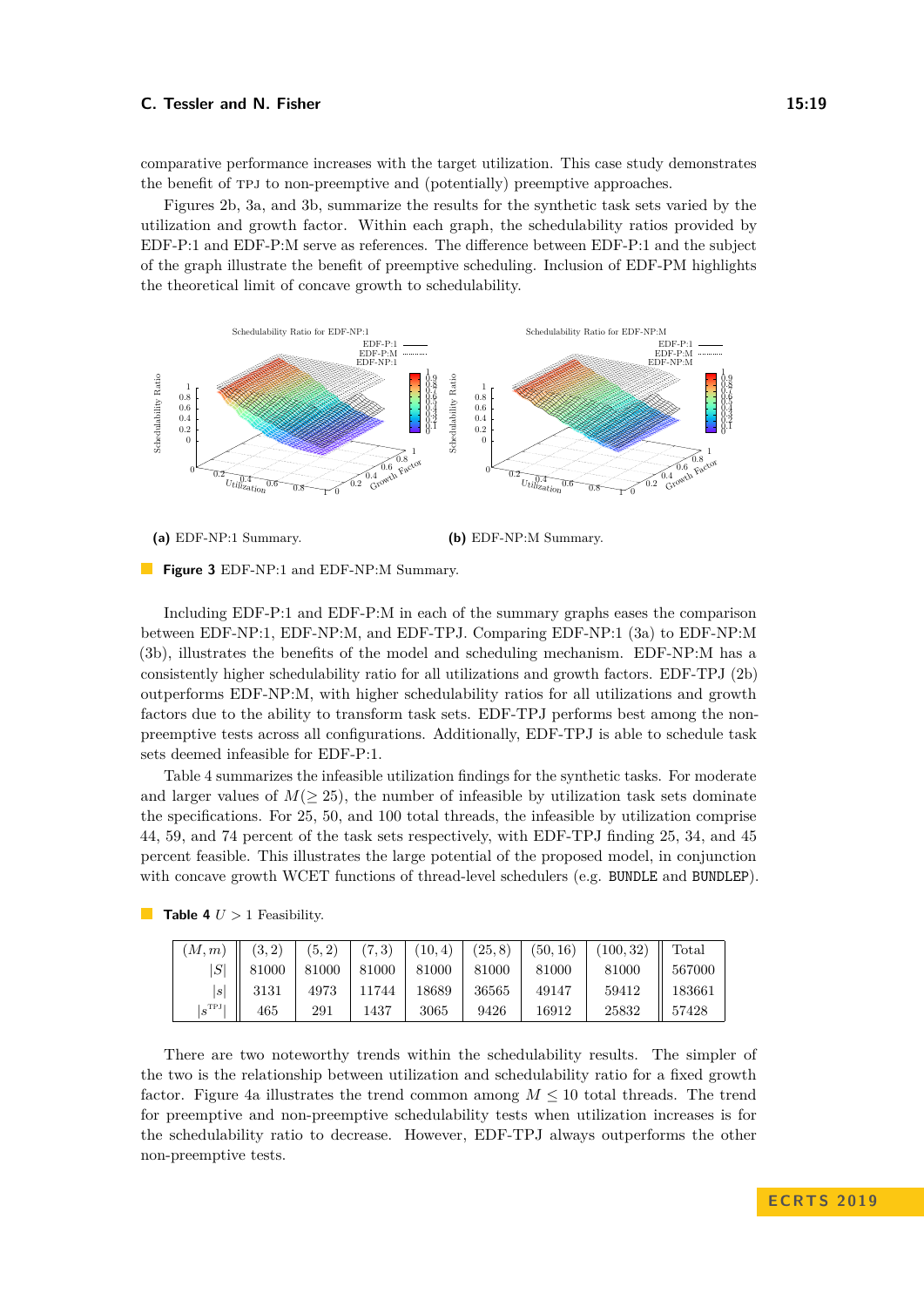<span id="page-19-0"></span>



The second trend is slightly more complex. Figure [4b](#page-19-0) was selected for the smallest *M* and *U* values with visually distinct plots per schedulability test. The growth factor and the schedulability ratio are correlated. As the growth factor increases, so does the schedulability ratio. This is due to the utilization being held constant. When the growth factor is small, the WCET of the first thread of each task is larger. Larger WCET values are harder to schedule non-preemptively.

<span id="page-19-1"></span>







As *M* increases beyond 10 total threads, the number of infeasible by utilization task sets *s* grows. This contributes to the schedulability ratio of EDF-TPJ surpassing EDF-P:1 for threshold utilization and growth factor values. For  $M = 25$ , the threshold of utilization is between [0*.*6*,* 0*.*7] shown in Figure [5.](#page-19-1)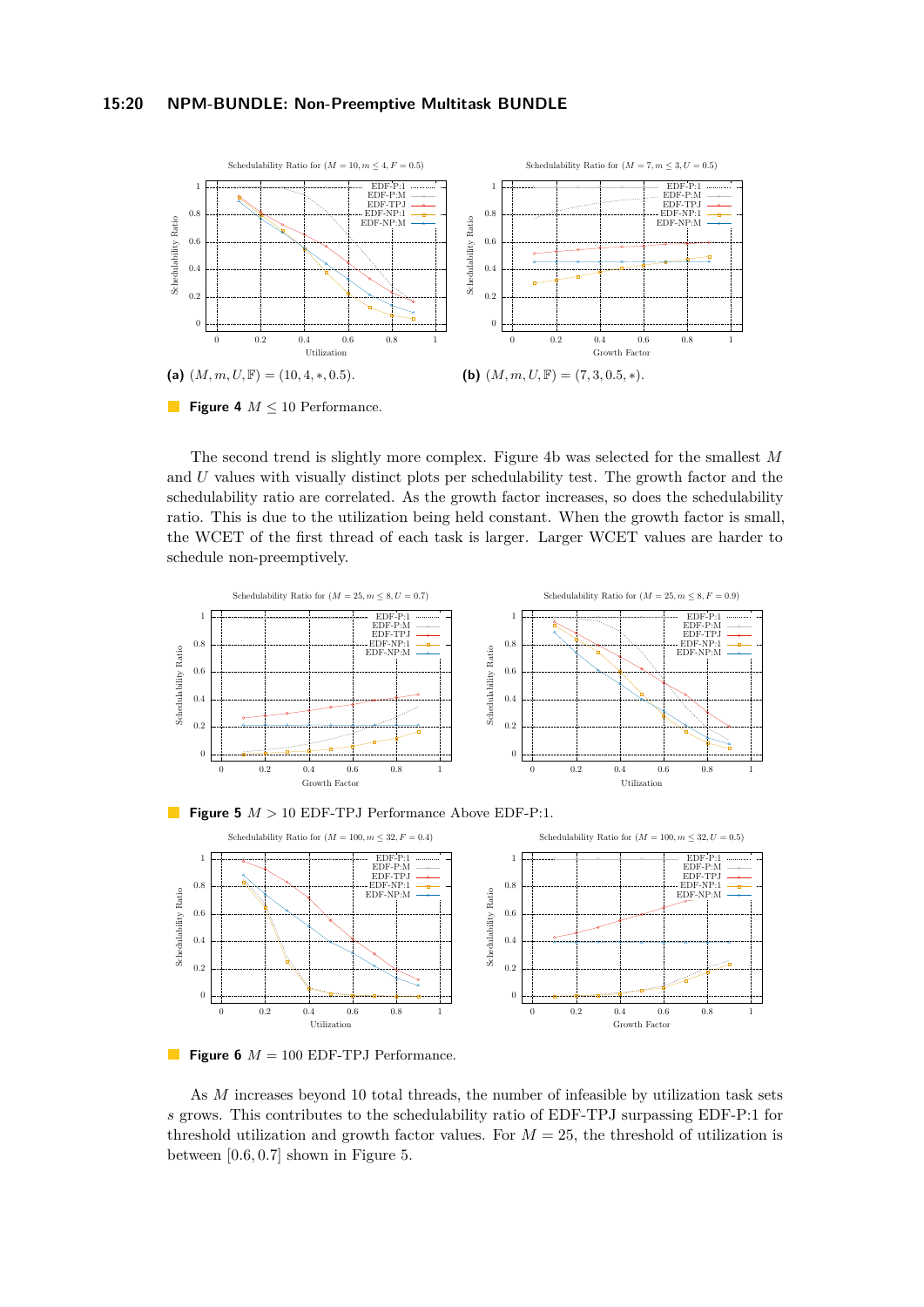For  $M = 100$  and  $\mathbb{F} \leq 0.4$ , EDF-TPJ outperforms EDF-P:1. Figure [6](#page-19-1) highlights the advantage of EDF-TPJ compared to EDF-P:1 by virtue of concave growth. It also highlights the benefit of dividing tasks, as the performance of EDF-NP:M is always below EDF-TPJ.

The comparative performance of EDF-TPJ is at its lowest for *M <* 10 threads and  $U > .4$  utilization. In these ranges EDF-TPJ maintains the highest schedulability ratio among the non-preemptive methods, but the ratio is closer to EDF-NP:M or EDF-NP:1 than EDF-P:1. This suggests, the decrease in EDF-TPJ's performance is more likely due to the non-preemptive setting combined with larger WCET values for individual threads.

## <span id="page-20-1"></span>**6 Conclusion**

Motivation for this work stemmed from BUNDLE-based thread-level schedulers limitation of a single task and single job. The primary goal was to create a multi-task scheduling technique and schedulability test for those BUNDLE-based thread-level schedulers which leverages without decreasing the inter-thread cache benefit.

In addition to achieving the primary goal, the scheduling technique and schedulability test developed for the multi-task BUNDLE-based scheduler can be applied to any thread level scheduler with strictly increasing discrete concave WCET functions. This allows any compatible thread-level scheduling technique to benefit from the tpj approach developed in this work. As a non-preemptive multi-threaded schedulability test tpj is optimal with respect to npm-feasibility, always producing a feasible task set if one is schedulable by EDF-NP.

For future work, the primary focus is upon a fully or limited preemption scheduling algorithm that permits the inter-thread cache benefit of BUNDLE-based schedulers and other schedulers characterized by concave growth to retain their thread-level scheduling benefits.

#### **References**

- <span id="page-20-2"></span>**1** S. Altmeyer, R. Davis, and C. Maiza. Improved cache related pre-emption delay aware response time analysis for fixed priority pre-emptive systems. *Real Time Systems*, 48(5), 2012.
- <span id="page-20-3"></span>**2** S. Altmeyer, R. I. Davis, and C. Maiza. Cache Related Pre-emption Delay Aware Response Time Analysis for Fixed Priority Pre-emptive Systems. In *IEEE Real-Time Systems Symposium*, pages 261–271, November 2011. [doi:10.1109/RTSS.2011.31](http://dx.doi.org/10.1109/RTSS.2011.31).
- <span id="page-20-4"></span>**3** Sebastian Altmeyer and Claire Maiza Burguière. Cache-related Preemption Delay via Useful Cache Blocks: Survey and Redefinition. *Journal of Systems Architecture*, 57(7):707–719, August 2011. [doi:10.1016/j.sysarc.2010.08.006](http://dx.doi.org/10.1016/j.sysarc.2010.08.006).
- <span id="page-20-6"></span>**4** S. Bak, G. Yao, R. Pellizzoni, and M. Caccamo. Memory-Aware Scheduling of Multicore Task Sets for Real-Time Systems. In *IEEE International Conference on Embedded and Real-Time Computing Systems and Applications*, pages 300–309, August 2012. [doi:10.1109/RTCSA.2012.](http://dx.doi.org/10.1109/RTCSA.2012.48) [48](http://dx.doi.org/10.1109/RTCSA.2012.48).
- <span id="page-20-7"></span>**5** S. K. Baruah, A. K. Mok, and L. E. Rosier. Preemptively scheduling hard-real-time sporadic tasks on one processor. In *[1990] Proceedings 11th Real-Time Systems Symposium*, pages 182–190, December 1990. [doi:10.1109/REAL.1990.128746](http://dx.doi.org/10.1109/REAL.1990.128746).
- <span id="page-20-0"></span>**6** Sanjoy Baruah. The limited-preemption uniprocessor scheduling of sporadic task systems. In *17th Euromicro Conference on Real-Time Systems (ECRTS'05)*, pages 137–144, July 2005. [doi:10.1109/ECRTS.2005.32](http://dx.doi.org/10.1109/ECRTS.2005.32).
- <span id="page-20-8"></span>**7** M. Bertogna and S. Baruah. Limited Preemption EDF Scheduling of Sporadic Task Systems. *IEEE Transactions on Industrial Informatics*, 6(4):579–591, November 2010. [doi:10.1109/](http://dx.doi.org/10.1109/TII.2010.2049654) [TII.2010.2049654](http://dx.doi.org/10.1109/TII.2010.2049654).
- <span id="page-20-5"></span>**8** M. Bertogna, O. Xhani, M. Marinoni, F. Esposito, and G. Buttazzo. Optimal Selection of Preemption Points to Minimize Preemption Overhead. In *Proceedings of the Euromicro Conference on Real-Time Systems*, pages 217–227, July 2011. [doi:10.1109/ECRTS.2011.28](http://dx.doi.org/10.1109/ECRTS.2011.28).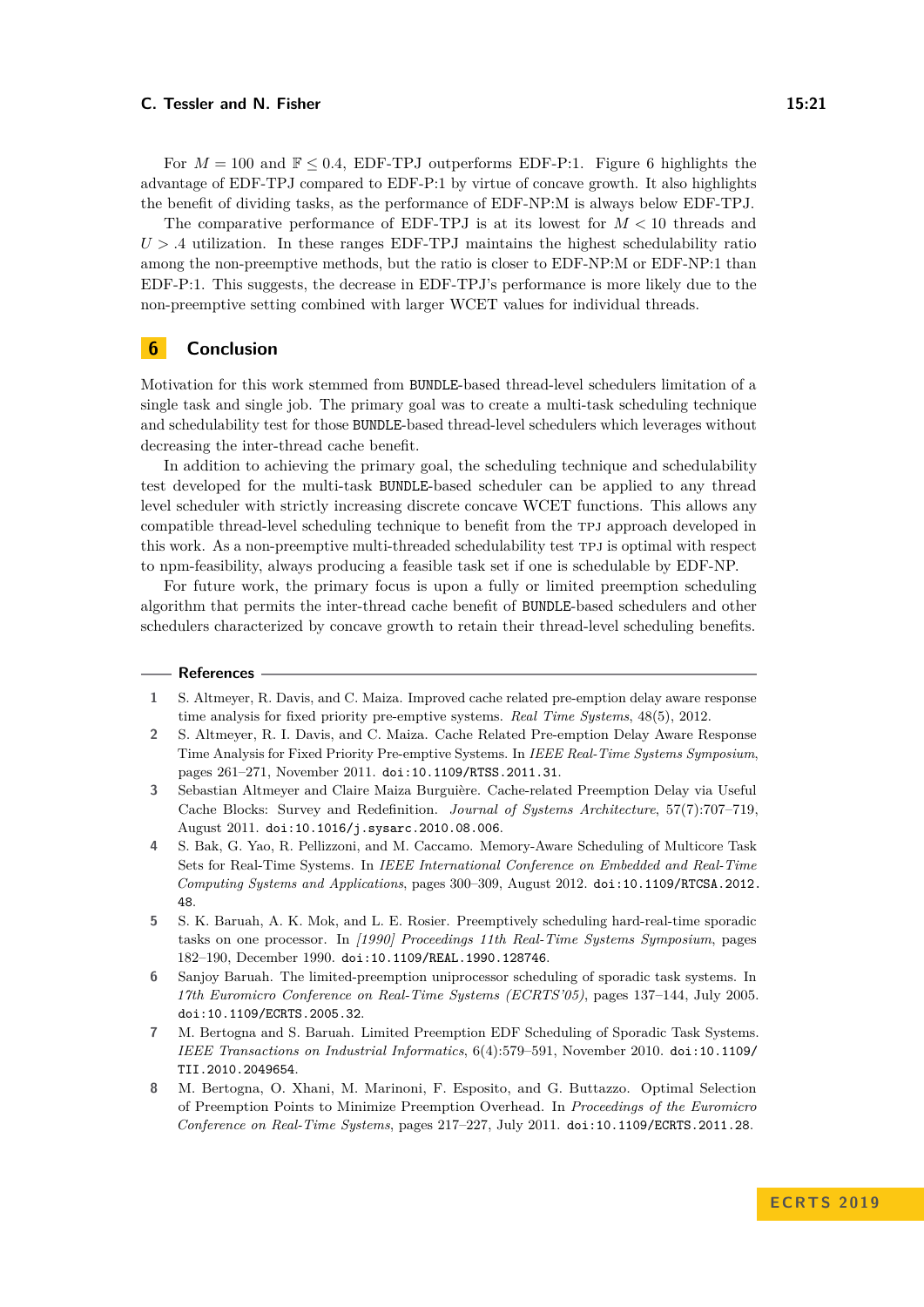#### **15:22 NPM-BUNDLE: Non-Preemptive Multitask BUNDLE**

- <span id="page-21-16"></span>**9** E. Bini and G. C. Buttazzo. Biasing effects in schedulability measures. In *Proceedings. 16th Euromicro Conference on Real-Time Systems, 2004. ECRTS 2004.*, pages 196–203, July 2004. [doi:10.1109/EMRTS.2004.1311021](http://dx.doi.org/10.1109/EMRTS.2004.1311021).
- <span id="page-21-9"></span>**10** R. Bril, S. Altmeyer, M. van den Heuvel, R. Davis, and M. Behnam. Fixed priority scheduling with pre-emption thresholds and cache-related pre-emption delays: integrated analysis and evaluation. *Real-Time Systems*, 53(4):403–466, July 2017.
- <span id="page-21-6"></span>**11** A. Burns. *Advances in Real-Time Systems*, chapter Preemptive priority-based scheduling: an appropriate engineering approach, pages 225–248. Prentice Hall, Inc., 1995.
- <span id="page-21-14"></span>**12** Giorgio C. Buttazzo. *Hard Real-Time Computing Systems: Predictable Scheduling Algorithms and Applications*. Springer Publishing Company, Incorporated, 3rd edition, 2011.
- <span id="page-21-12"></span>**13** John Michael Calandrino. *On the Design and Implementation of a Cache-aware Soft Real-time Scheduler for Multicore Platforms*. PhD thesis, University of North Carolina at Chapel Hill, Chapel Hill, NC, USA, 2009.
- <span id="page-21-11"></span>**14** J. Cavicchio, C. Tessler, and N. Fisher. Minimizing Cache Overhead via Loaded Cache Blocks and Preemption Placement. In *Proceedings of the Euromicro Conference on Real-Time Systems*, 2015.
- <span id="page-21-15"></span>**15** Laurent George, Nicolas Rivierre, and Marco Spuri. Preemptive and Non-Preemptive Real-Time UniProcessor Scheduling. Research Report RR-2966, INRIA, 1996. Projet REFLECS. URL: <https://hal.inria.fr/inria-00073732>.
- <span id="page-21-17"></span>**16** Jan Gustafsson, Adam Betts, Andreas Ermedahl, and Björn Lisper. The Mälardalen WCET Benchmarks: Past, Present And Future. In *International Workshop on Worst-Case Execution Time Analysis*, volume 15, pages 136–146, Dagstuhl, Germany, 2010. Schloss Dagstuhl–Leibniz-Zentrum fuer Informatik.
- <span id="page-21-2"></span>**17** C.-G. Lee, J. Hahn, S.L. Min, R. Ha, S. Hong, C.Y. Park, M. Lee, and C.S. Kim. Analysis of cache-related preemption delay in fixed-priority preemptive scheduling. *IEEE Transactions on Computers*, 47(6):700–713, 1998.
- <span id="page-21-13"></span>**18** C. L. Liu and James W. Layland. Scheduling Algorithms for Multiprogramming in a Hard-Real-Time Environment. *J. ACM*, 20(1):46–61, January 1973. [doi:10.1145/321738.321743](http://dx.doi.org/10.1145/321738.321743).
- <span id="page-21-7"></span>**19** J. M. Marinho, V. Nelis, S.M. Petters, and I. Puaut. An Improved Preemption Delay Upper Bound for Floating Non-preemptive Region. In *Proceedings of IEEE International Symposium on Industrial Embedded Systems*, 2012.
- <span id="page-21-3"></span>**20** H. S. Negi, T. Mitra, and A. Roychoudhury. Accurate Estimation of Cache Related Preemption Delay. In *Proceedings of IEEE/ACM/IFIP International Conference on Hardware/ Software Codesign and Systems Synthesis (CODES)*, 2003.
- <span id="page-21-0"></span>**21** R. Pellizzoni, E. Betti, S. Bak, G. Yao, J. Criswell, M. Caccamo, and R. Kegley. A Predictable Execution Model for COTS-Based Embedded Systems. In *IEEE Real-Time and Embedded Technology and Applications Symposium*, pages 269–279, April 2011. [doi:10.1109/RTAS.2011.](http://dx.doi.org/10.1109/RTAS.2011.33) [33](http://dx.doi.org/10.1109/RTAS.2011.33).
- <span id="page-21-10"></span>**22** B. Peng, N. Fisher, and M. Bertogna. Explicit Preemption Placement for Real-Time Conditional Code. In *Proceedings of Euromicro Conference on Real-Time Systems*, 2014.
- <span id="page-21-8"></span>**23** J. Simonson and J.H. Patel. Use of preferred preemption points in cache based real-time systems. In *Proceedings of IEEE International Computer Performance and Dependability Symposium*, 1995.
- <span id="page-21-4"></span>**24** J. Staschulat and R. Ernst. Scalable Precision Cache Analysis for Real-Time Software. *ACM Transactions on Embedded Computing Systems (TECS)*, 6(4), September 2005.
- <span id="page-21-5"></span>**25** Y. Tan and V. Mooney. Integrated intra- and inter-task cache analysis for preemptive multitasking real-time systems. In *Proceedings of International Workshop on Software and Compilers for Embedded Systems (SCOPES)*, 2004.
- <span id="page-21-1"></span>**26** C. Tessler and N. Fisher. BUNDLE: Real-Time Multi-threaded Scheduling to Reduce Cache Contention. In *2016 IEEE Real-Time Systems Symposium (RTSS)*, pages 279–290, November 2016. [doi:10.1109/RTSS.2016.035](http://dx.doi.org/10.1109/RTSS.2016.035).